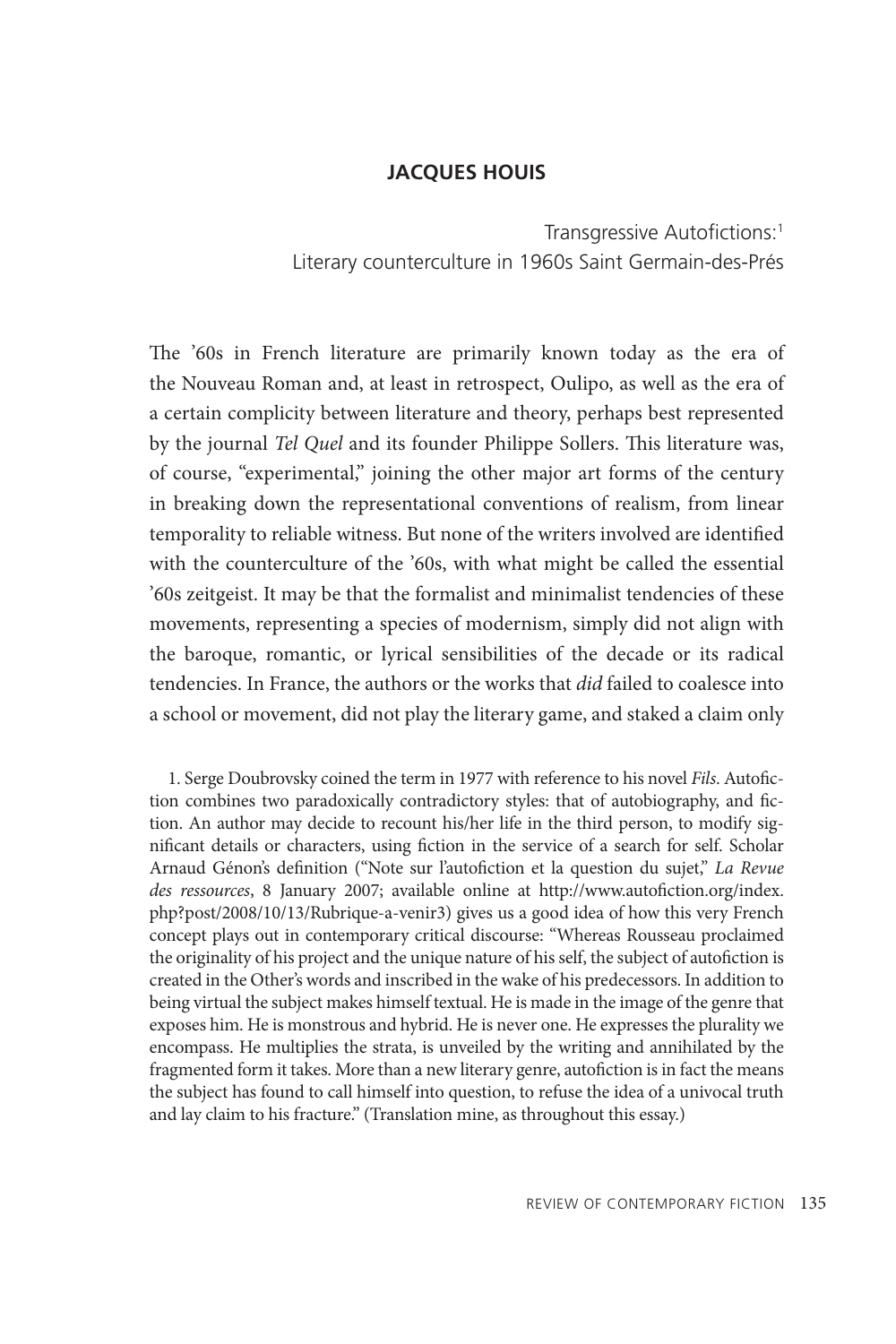to the status of transgressive outsiders vis-à-vis the literary establishment hence their relative to near total obscurity. There were other factors as well: Certainly the strongly autobiographical tendency in our sample does not fit into the standard picture of the French literature of the '60s, although it does anticipate major trends of later decades. It will take some serious detective work and dogged scholarship to gain anything like a full picture of this French literary counterculture. However, if the small part of it I will be covering in this overview is at all representative of the whole, we may have to revise our idea of twentieth-century French literature, giving a bit more weight to these descendants of Rimbaud, Lautréamont, Artaud, and Genet.

## Françoise d'Eaubonne

The "scene" I have been alluding to emerges from a small group of friends<sup>2</sup> who frequented the storied cafés of Saint-Germain-des-Prés in the early '60s: **Nicolas Genka**, **Patrick MacAvoy**, **Jean Sénac**, and **Françoise d'Eaubonne**. Of these, only the last named would achieve a measure of international celebrity: In 1971 she co-founded the revolutionary Front Homosexuel d'Action Révolutionnaire (FHAR); in 1974 she coined the term "ecofeminism"3 in her book Le Féminisme ou la mort; she was also the author of more than fifty other books in a career that spanned the years 1942–2003, producing biographies, memoirs, science fiction and historical novels, film novelizations, essays, and poetry. D'Eaubonne's subject matter often put her at the forefront of countercultural writing: works pertaining to gay liberation and ecofeminism; the persecution of witches seen as "sexocide"; the gospel

2. MacAvoy and Sénac, MacAvoy and Genka, d'Eaubonne and Genka were close friends. D'Eaubonne and MacAvoy were friendly during the period in the early '60s when the writers frequented the Café Flore and Les Deux Magots in Saint-Germaindes-Prés.

3. Ecofeminism, or ecological feminism, is a philosophy and movement born from the union of feminist and ecological thinking and the belief that the social mentality that leads to the domination and oppression of women is directly connected to the social mentality that leads to the abuse of the natural environment.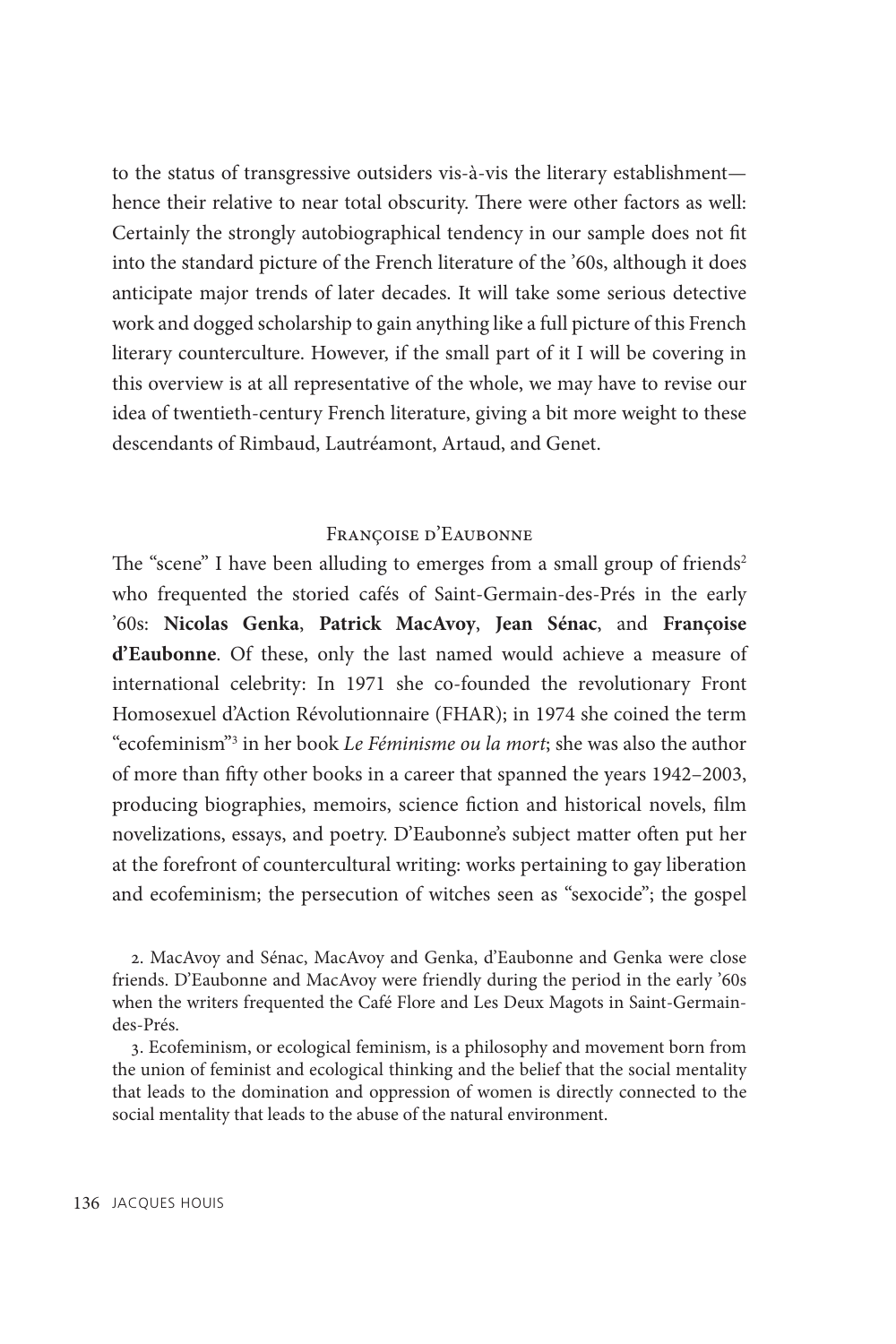of Veronica; biographies of Antoinette Lix, Qui Jin, Pasteur Doucé; a booklength essay about the reinvention of love through literature and music, etc. Unfortunately, only two of her books were ever translated into English, and neither are now in print.

Of particular interest to us among her many books is La plume et le baillon (The Pen and the Gag; Paris: Esprit frappeur, 2000), which concerns three twentieth-century victims of censorship: Violette Leduc,<sup>4</sup> Nicolas Genka, and Jean Sénac, all of whom belonged to her circle. Although only Genka suffered from official censorship, strictly speaking, d'Eaubonne shows how neglect, editorial timidity, and unwarranted critical hostility constituted a form of censorship in Leduc's case, while marginalization and eventual assassination silenced Sénac. MacAvoy's obscurity was more self-in1icted and therefore did not warrant a place in the book. Recalling Rimbaud, he gave up writing in his twenties, after being published twice by Julliard: at eighteen and twenty-one, respectively. His third book, for which he received an advance, was never published after the editor in charge of the project was fired. Later, he burned his manuscripts and, under the name Nala, devoted the rest of his life to playing the sarod, a stringed instrument used in Indian classical music. He is the only living member of the circle of authors featured in this article.

Even d'Eaubonne herself was the object of relative neglect, despite her sizable output and numerous contributions. The scholar Hélène Jaccomard, author of Lecteur et lecture dans l'autobiographie française contemporaine: Violette Leduc, Françoise d'Eaubonne, Serge Doubrovsky, Marguerite Yourcenar (Geneva: Droz, 1993), stated that "The precocious, fertile, and engagé writer, Françoise d'Eaubonne, might as well not exist . . . in the eyes of literary criticism. I mean herein to acknowledge the fact that the critics have neglected this unique body of work, as well as to acknowledge receipt of one of Françoise d'Eaubonne most original texts, her autobiography. Throughout three volumes of memoirs, not only does a colorful self-portrait emerge, but

<sup>4.</sup> As Violette Leduc's work is widely available in English and relatively well known in the Anglophone world, she is not among the subjects of this article, although she is far from irrelevant to postwar French literary counterculture.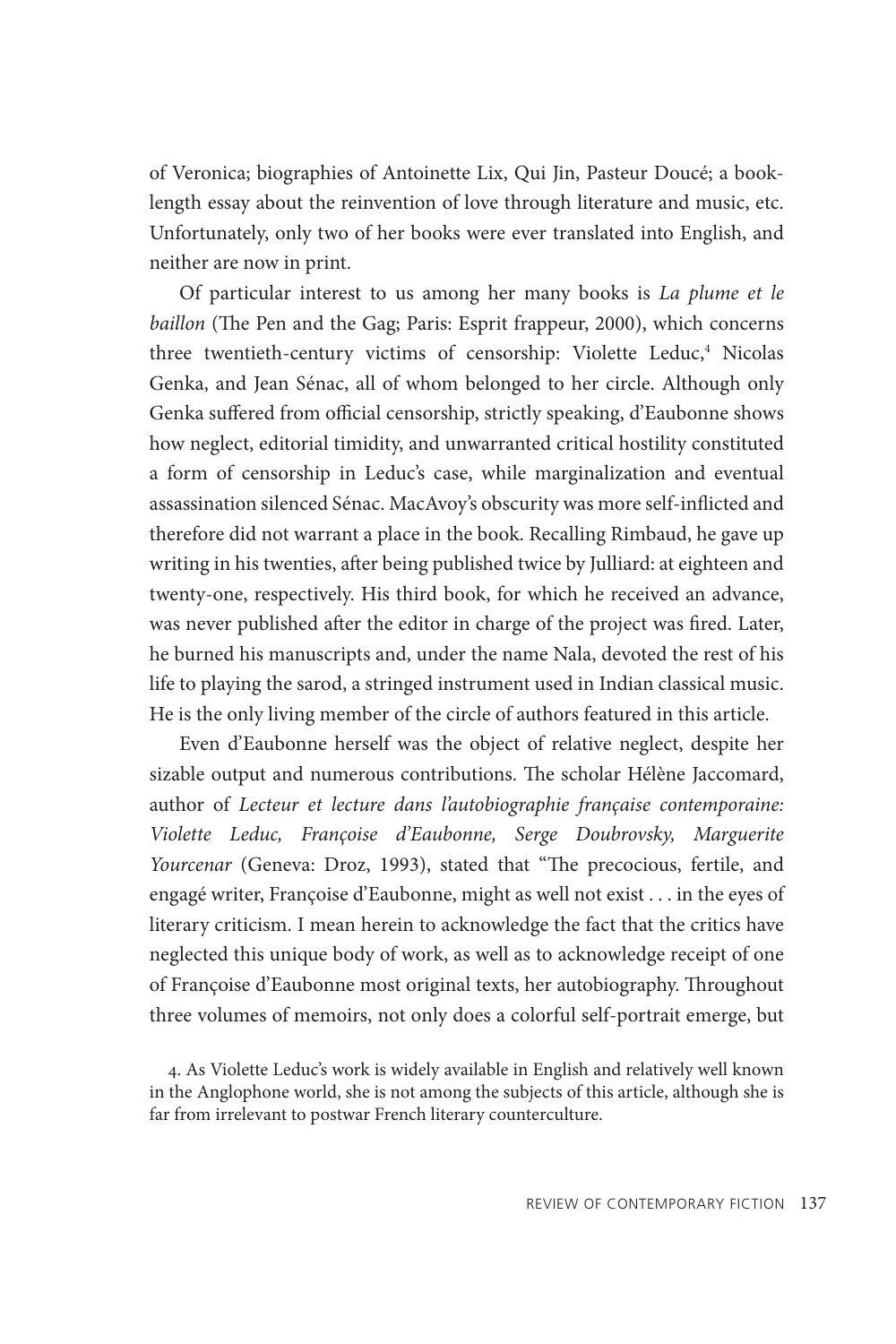also a quest filled with insights about this difficult genre."<sup>5</sup> The three volumes referred to eventually amounted to four, covering the 1920s to the year 2000 and totaling 1,135 pages, finally published as a single volume under the title Mémoires irréductibles: De l'entre-deux-guerres à l'an 2000 (Paris: Editions Dagorno, 2001). Although these works could easily have been the portrait of an era, or a trove of gossip about the famous literary figures d'Eaubonne knew personally (which is how the books are represented by their publisher), the memoirs are in fact far more personal. As befits the writer that d'Eaubonne was, they detail the complexity of her efforts to be in the world. Throughout, she keeps asking rather than answering questions about what it means to be her—as though her activism had led her to be just as skeptical about her own assumptions as she was about those she found in the world in which she lived. As early as the first volume, written between 1963 and 1965, she is very frank about her sexuality. A subject that might otherwise invite prurience or simple narcissism here adds another dimension to d'Eaubonne's fascinating singularity: the co-founder of the Homosexual Front for Revolutionary Action, she was heterosexual, as she says, in spite of herself. A fiercely independent feminist, she was also acutely aware of, and disarmingly candid about, the dependency imposed by feelings of romantic love, feelings against which she nevertheless admits to being defenseless. The third volume of her memoirs, L'Indicateur du Réseau, subtitled "counter-memoirs," is organized topographically and alphabetically rather than chronologically, like the train schedule to which the title refers. Entries are organized according to Place, Age, and Length of stay, which allows an achronological approach focusing more on place than narrative. All four of the memoirs revisit the same experiences from the new perspectives granted by age and circumstance. To the extent they try to answer the question "Who am I?" they provide the same definition as André Breton in Nadja: "[those] whom I 'haunt'"; perhaps even expanding this definition to include one's "haunts." Composed for the most part during the '60s or in their wake, the memoirs also reflect the supra-literary

<sup>5. &</sup>quot;Françoise d'Eaubonne: accuser (la) reception," The French Review, 67.3 (Feb. 1994), 486.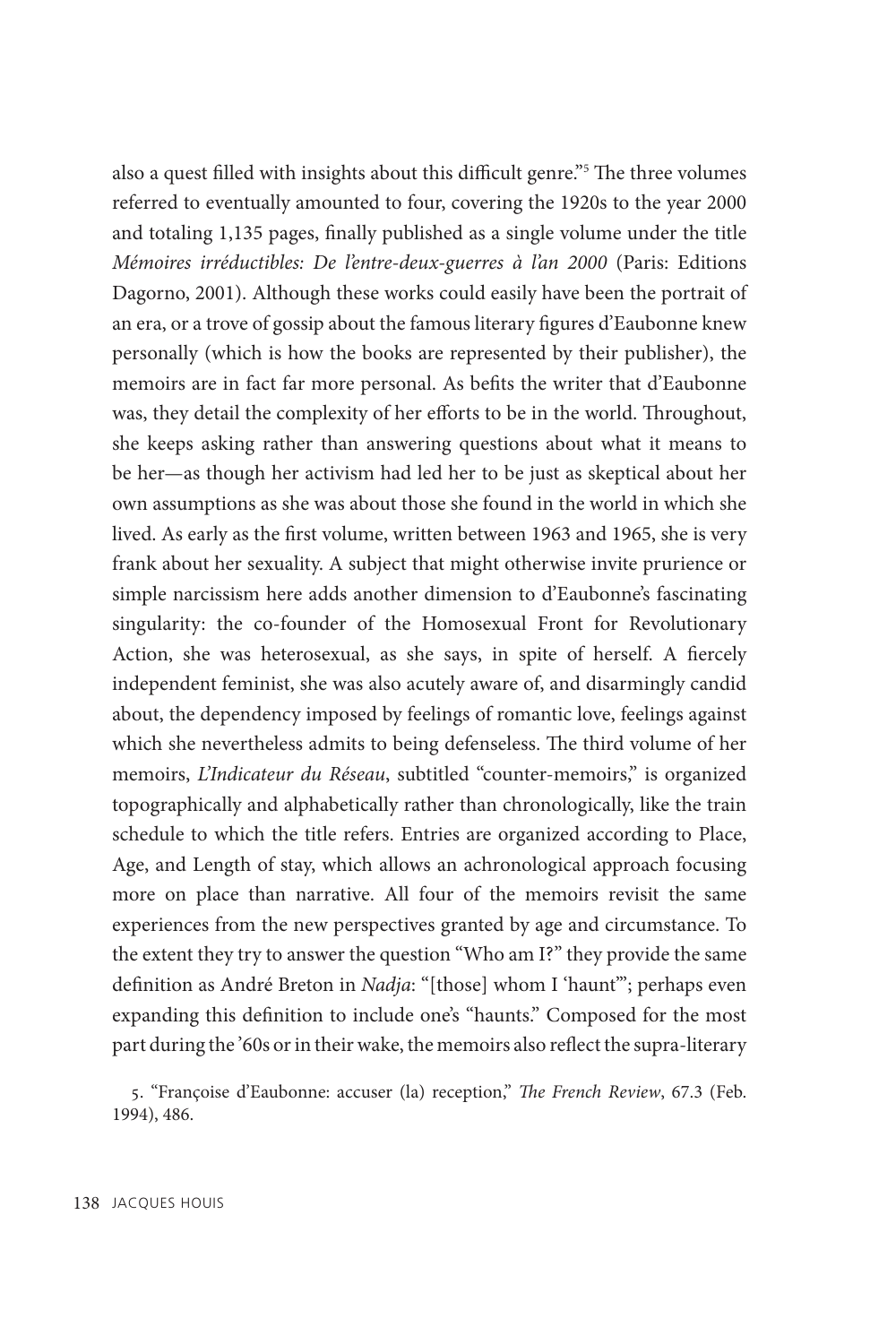sensibilities of the time, as they were manifested in France. As Jaccomard puts it, "More so than a good many of her contemporaries, [d'Eaubonne] is in tune with French society and its ever-shifting political landscape."

#### Nicolas Genka

The circumstances of Nicolas Genka's childhood (born Eugène Nicolas, 1937–2009) are front and center in his works. His father, an engineer and a communist, married a German woman, also a communist, whom he met while he was an occupying soldier in the Ruhr after World War I. The family, which included Genka's three sisters, lived with the father's mother on a remote property in rural Brittany. They had thousands of books, but sometimes lacked the resources to light their lamps. While Genka's father turned to alcohol, his autocratic grandmother (a war widow and retired boy's school headmistress who dominated her son) forced her daughter-in-law, whom she hated on account of her nationality, to become a servant in the house. It was not until age seven that Nicolas realized one of the domestics browbeaten by his grandmother was his own mother. While Nicolas and two of his sisters attended school, his third sister Aline endured the same brutal treatment as her mother, perhaps because Aline had sought to protect her. Both were also beaten by the alcoholic father, who might as well have been carrying out his mother's wishes. Eventually, Nicolas's mother succumbed to madness. At the close of the Second World War, having lost three of her brothers, she was discovered on a train platform by Aline, toting a bag containing two onions and a crust of bread, bound for Germany and talking to herself incoherently. Enraged by this attempted escape, Aline stabbed her with a pitchfork, after which her husband locked her in the attic, where she remained with her infected wound until Nicolas informed the local authorities of her situation. After battling his abusive father and helping his sister Aline escape out the window using bedsheets, Nicolas found refuge in the home of his Russian uncle and adopted his last name. He later served as a medic in Algeria, moving to Paris when he returned to France, living off his army-discharge pay and doing odd jobs while he wrote.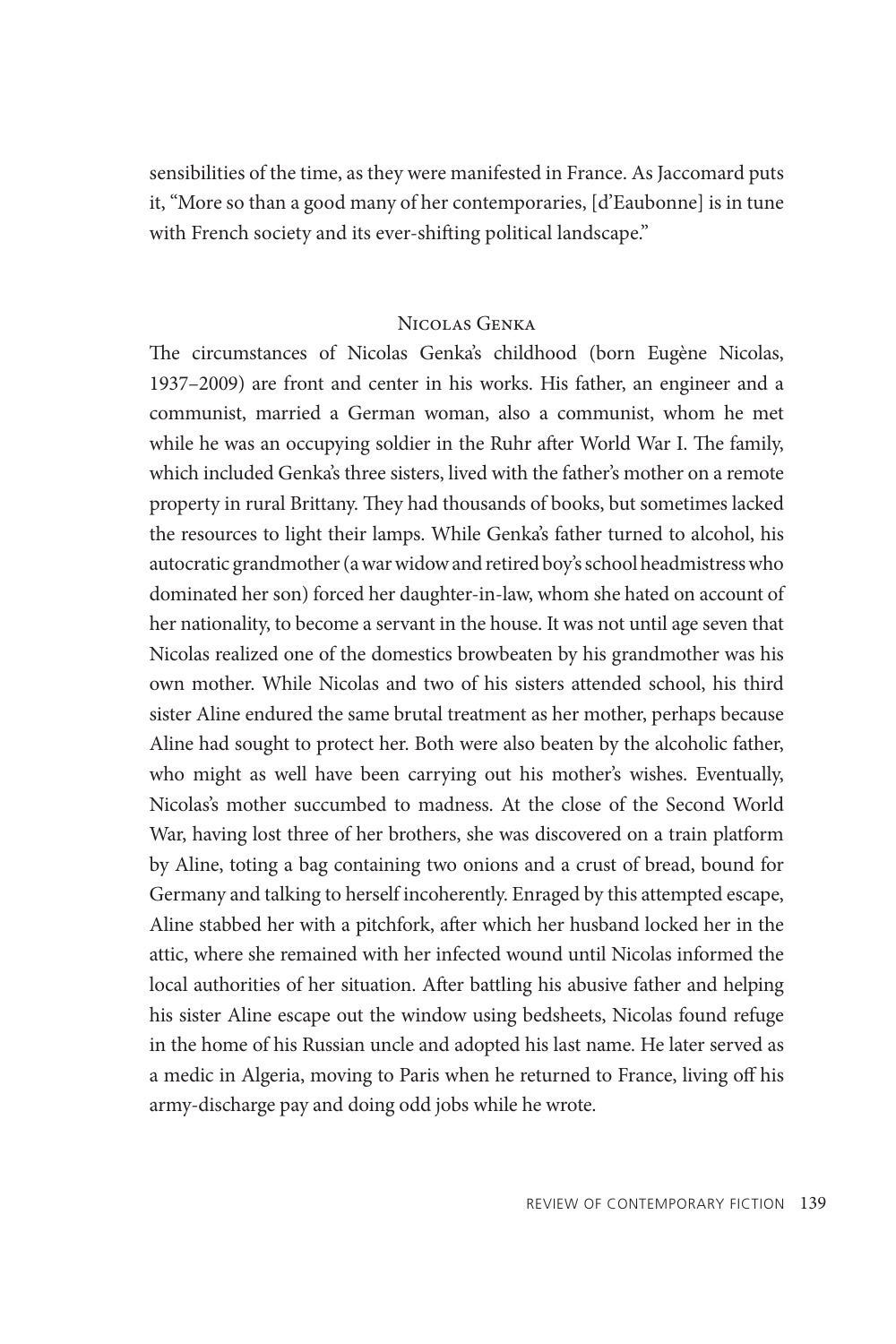His first novel, L'Épi monstre, was published in December 1961, when he was twenty-four, thanks to Christian Bourgois, then an editor at Julliard. It led Jean Cocteau to establish then and award it the Prix des Enfants Terribles Jean Cocteau. The book was an immediate success, selling ten thousand copies in a matter of weeks. The film director Pier Paolo Pasolini, as well as the authors Vladimir Nabokov and Yukio Mishima, contemplated translating it into Italian, English, and Japanese respectively,<sup>6</sup> but in July 1962, the Minister of the Interior banned any further sale, translation, export, or publicizing of the novel on account of its incestuous content. Soon thereafter, Genka's family homestead in Brittany was ransacked by "persons unknown." A new edition of the novel was tolerated in 1999,<sup>7</sup> though the ban was not officially lifted until 2005.

Genka's second novel, Jeanne la pudeur, published in 1964, met much the same fate. Hailed as a masterpiece and awarded the Prix Fénéon, it too was promptly banned, only to reappear reissued by Flammarion in 1999. Although certainly violent and scatological, neither book, it should be noted, is remotely pornographic.

L'Epi monstre tells the story of Morfay and his two daughters, Mauda and Marceline, who live in a big house on a hill, overlooking the village of Querlas. Morfay (Mort-Fait, or "death-make," also rhymes with forfait—"felony" and would seem to allude to the Celtic goddess figure Morrígan by way of her descendant, la fée Morgane, or, as she is known in English, Morgan le Fay) is

6. Libération, May 24, 1999, available online at http://www.liberation.fr/ portrait/1999/05/24/nicolas-genka-61-ans-baillonne-dans-les-annees-60-pour-avoirraconte-l-inceste-son-roman-l-epi-monst\_273807

Actually, there is conflicting information about these celebrity endorsements. All sources indicate that the three writers were at least involved with Genka, and most report them as projected translators. Pasolini in particular promoted Genka, and the publicity for the eventual Italian translation of L'Epi monstre features language to the effect that Pasolini's dream has finally been realized. This is of particular interest because Françoise d'Eaubonne was convinced that François Malraux, the author and minister of culture under De Gaulle, so hated Pasolini that the director's promotion of Genka played an important role in the eventual ban.

7. Nicolas Genka, L'Épi monstre (Paris: Exils, 1999).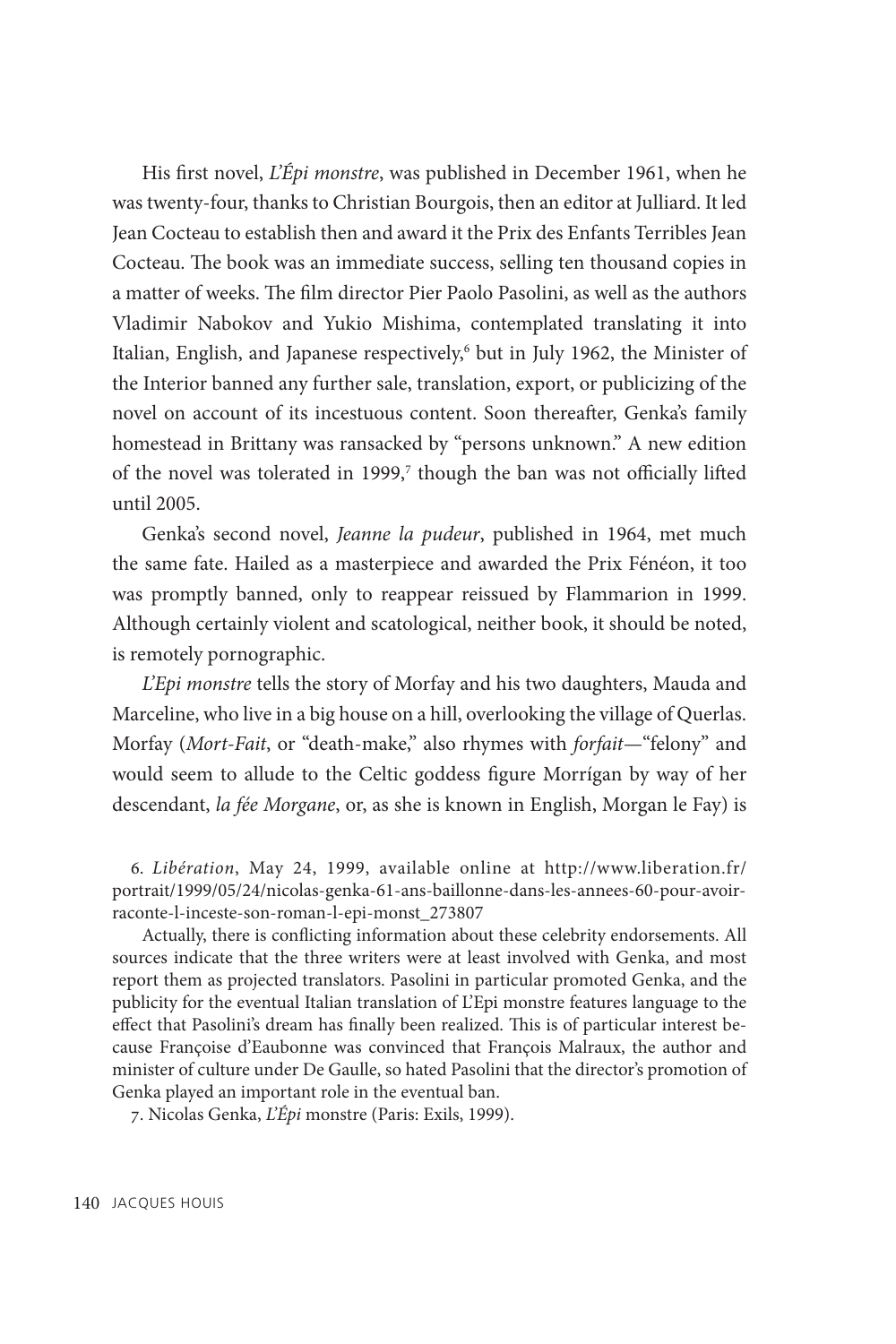an alcoholic (like Genka's father) an ex-resistance fighter (like Genka's father), and an educated man living among illiterate alcoholic peasants he entertains with gutter wit in return for alcohol (like Genka's father). Mauda is clearly based on Aline, as she lives the life of a servant in the household. Marceline appears to be an amalgam $^8$  of Genka's other two sisters, Jeanne and Andrée. She is a free spirit who has left boarding school and come home after the death of her grandmother, remembered as la dame aux gants noirs (the lady who wears black gloves), a retired boy's school headmistress (like Genka's grandmother) who comes to her son's defense when he amuses himself to his wife's horror by roasting cats alive in the oven:

"Take a look at what your fellow Germans roast in the oven! . . . Not cats! . . . They would have sent you there yourself, you deranged Rosa Luxembourg! Kraut Louise Michel!" [. . .] And Morfay went on to dress cats in doll clothes. While he waited for his mother, consumed with rage, to trumpet a formidable couplet: 'I don't really know what my son thinks; but you gave him murderous instincts,' he stuck matchstick suppositories into them that he then lit. (62)

In the book, the girls' German mother bears the nickname La Trine. And the circumstances of her life and death resemble those of Genka's own mother, Marianne:

Mauda closes her eyes enlarged by the dark. "I didn't love her enough," she whispers to herself, "I didn't defend her enough. When she went crazy I put a hole in her thigh with a pitchfork: she wanted to go back to Germany naked under her 'cat skin,' with a suitcase in which they found just two old onions and a few crusts of bread, nothing else—I didn't want her to leave. Oh! I beat her too, he told me hitting her would put her in her right mind. But if it weren't for me she

8. Or even perhaps the female stand-in for Genka himself, who, if one account is to be believed, was raped by his father.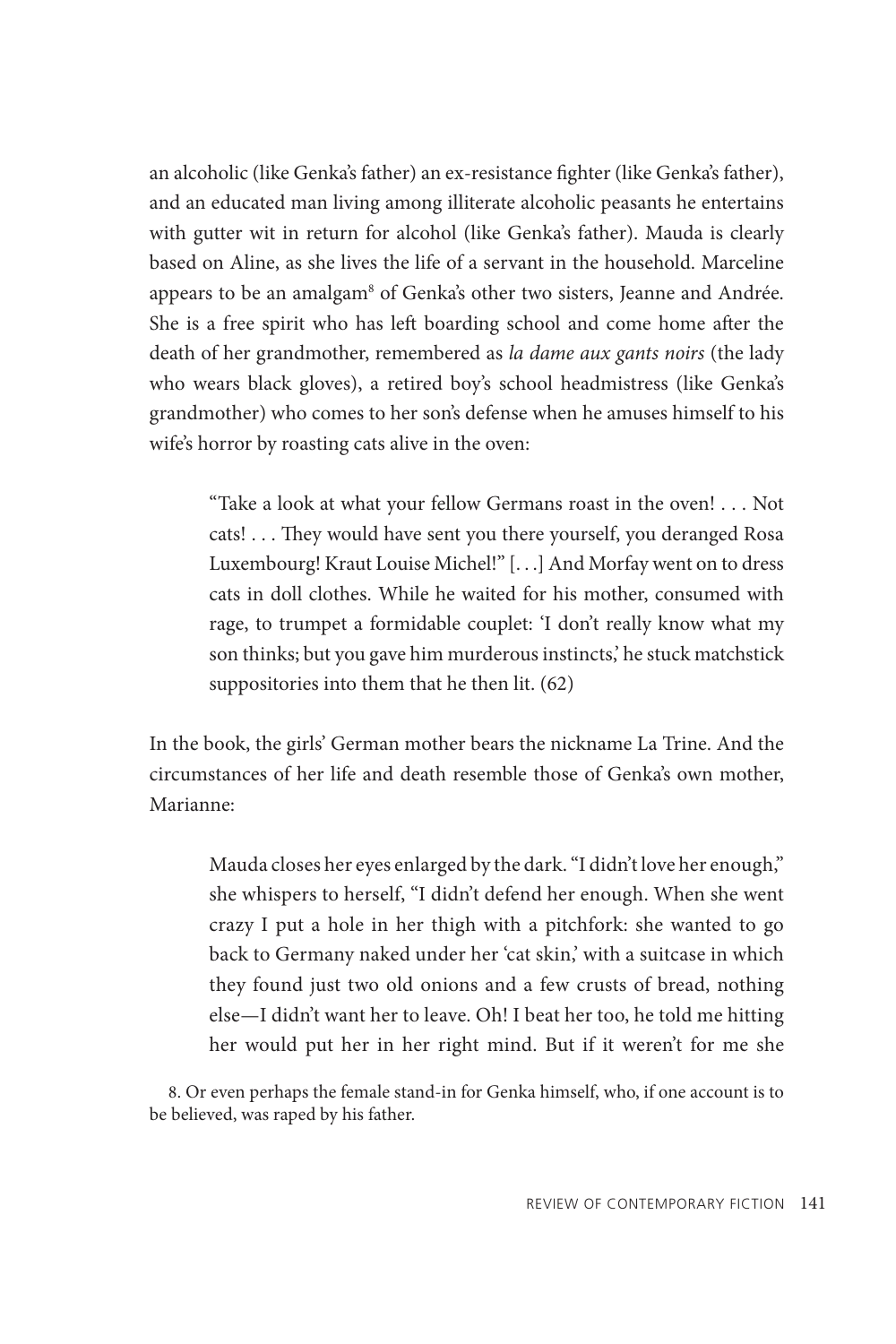surely would have died sooner. When he locked her in the pantry, with spikes on the door, and she didn't say anything for days, I really thought we'd killed her."—She 1ashes on her mother's cadaverous eye sockets, the weightless body on the stretcher, the social workers bumping into Morfay, a rigid, harsh, unbearable Morfay: "Get rid of this rotting meat!" And the same Morfay three days later: "Ah! Those morons want to play rough with me! Get our mourning clothes ready."—The body of the person who had been La Trine was lying on a bed at the morgue. Her head was covered with a black veil, and this black square inside the white cube of the room gave Mauda a shock of the kind felt in the presence of a decapitated corpse. Her features could be distinguished through the veil—the half-closed eye, the open mouth, and when, most politely, the men who would nail the coffin shut removed the veil so that the corpse could be identified, Morfay hesitated, as if unsure. La Trine had become a horrible thing, a little skeleton badly dressed in bluish skin with dark circles that devoured her face. (97)

L'Épi monstre was banned under a 1949 law applying to publications for children, intended to protect minors. Although the book contains nothing that could be called pedophilia, incest is clearly an element present in the Morfay household. Through numerous allusions, it is made clear that Morfay and his older daughter Mauda have a sexual relationship, which seems to underpin the sadomasochism of their interactions. Mauda struggles to free herself from her father's domination but fails and ultimately kills herself. Her suicide concludes the last chapter of the first of the book's two parts. This entire chapter is characteristic of the Genka style, an apocalyptic, hallucinatory lyricism, which here seems to wed nuclear annihilation to the depredations of the patriarchal nuclear family:

Morfay will watch the windows turn green. "That's it, they've dynamited the planet. Mauda?"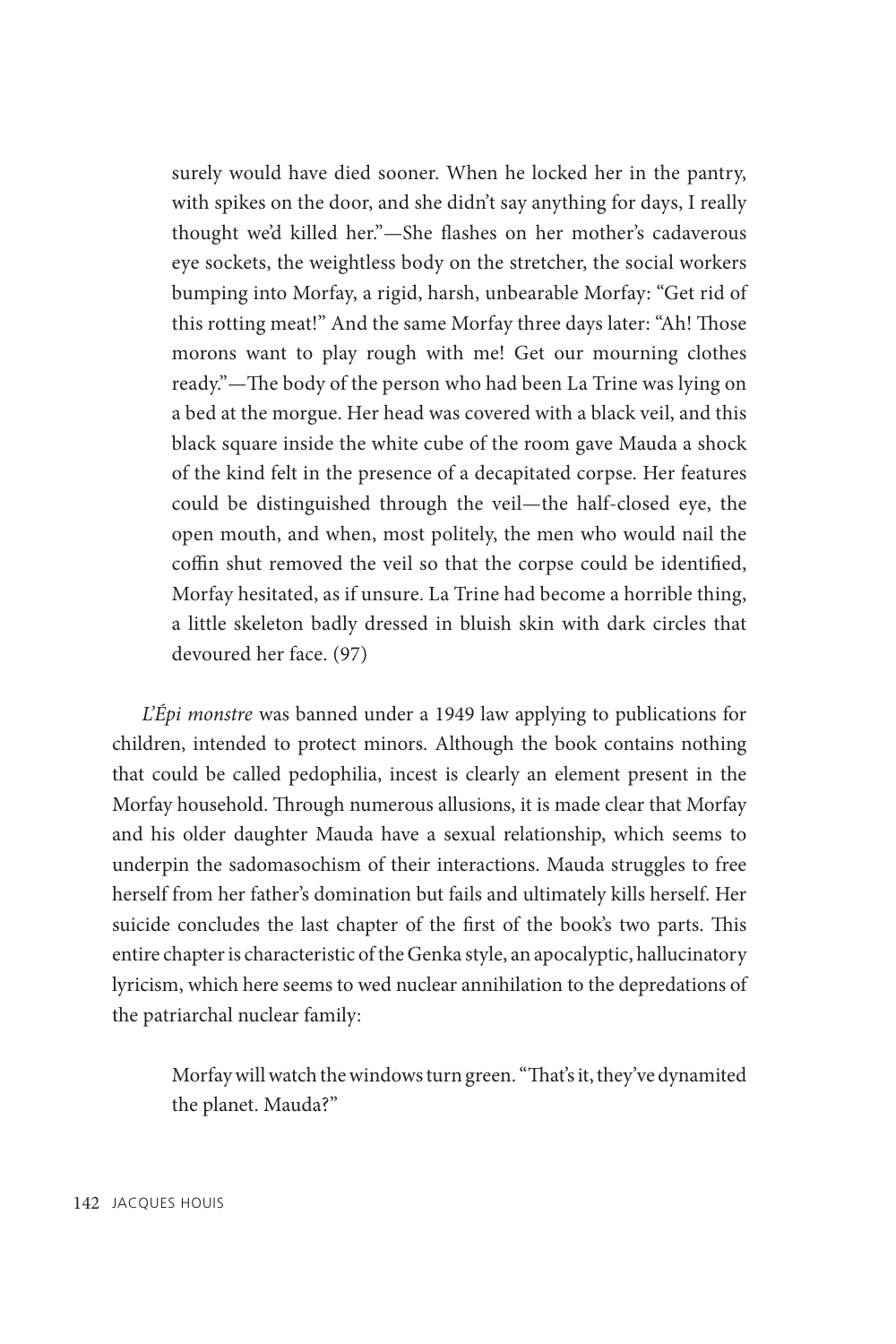Morfay will watch his daughter enlightened. "I see the plain in your eyes, and the heart of things, and farther. I see a dark point, it's the sign of the coming race. We're going to disappear. Engulfed. Disintegrated. We shall no longer see each other, my saint . . ." And Mauda will cradle his head in her heart: "You won't die, since I love you . . ."

The days will come wearing open cassocks, carrying crosses, tabernacles, all that insolent bric-a-brac; migrations of philosophermanufacturers will come, carrying hidden veils and lawsuit material for nice pale rhetoricians, resolutely in love with Man and resolutely jerking themselves off with His destiny through their own and oneself; the maniacs of Christianity will come, the illuminated ladies whose periods are the stigmata and whose faith the thrusts of sex, the pederast missionary gentlemen, the little sluts will come, at their asses the servant princes, arms filled with the sunflowers of madness, the pyromaniacal old men will come, the poets floating on silk and opium, the lovers of the sow will come, the theoreticians of fortune, the surgeons of vanity: the laureates of the revolution.

[...] They will all traipse again through Mauda's Garden, they will all traipse again through Marceline's forest: "Halt childhood! Halt hope! We have seen Lot's daughter, she is going to rule the world!" [...]

Will Mauda, stricken with a saintly panic, see the fire at the end of her unconscious night? Will she finally wake up? Will she be stuck all of a sudden between her father and the crowd, will she understand the need to choose?

What if the gigantic trap of this love appeared to her suddenly amid the cries of a Morfay dispossessed, haggard, hands open? What if Mauda were to follow the crowd, wedding the world's revolution in a second marriage?

Oh! Madness then, the ultimate recourse, the Bomb! The assassination of masses, the Earth depopulated in three seconds, through the fault of a lost girl, through the rage of an old boy, through the misery of a love! Oh! The certainty of dying at the same instant,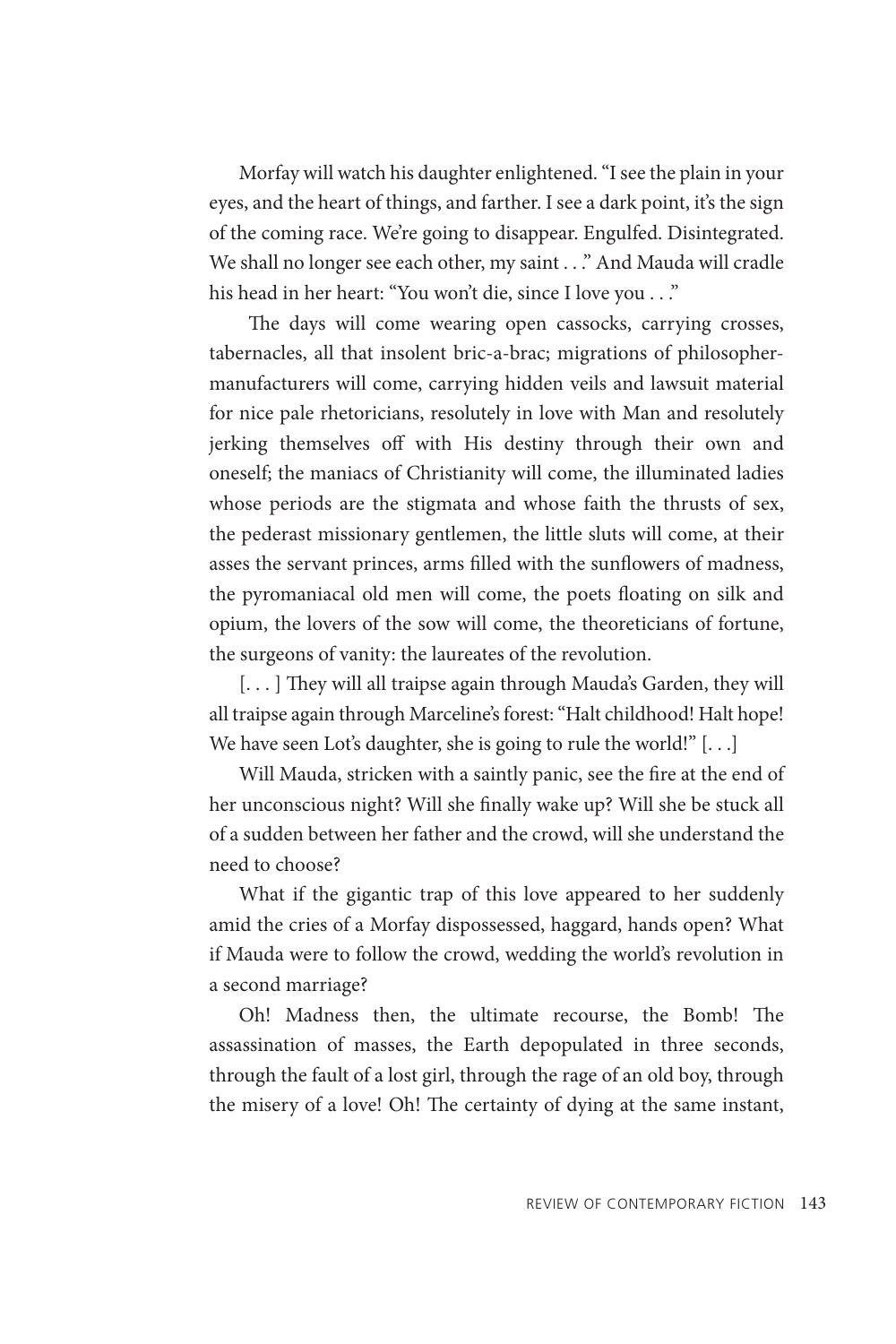even if you're on the other side of the planet, even if you beg, even if you remarry, even if you repudiate me aloud in your dazzling cathedral!

But nothing can happen to this bitch. Only this. Morfay, one night, makes her wash his feet. (98–100)

The first part of the book ends with several pages of sadomasochistic degradation and Morfay's discovery of Mauda's corpse in the kitchen the next morning. The second part of the book relates Morfay's despondency, the efforts of his daughter Marceline to both help him and escape his clutches, her eventual failure (and the clearest allusion to an act of incest), her attempt to flee into the arms of a farm boy Morfay murders in a fit of jealous rage, and the death of both father and daughter, along with the total destruction of the Morfay property in a cataclysmic fire, described in terms befitting thermonuclear annihilation. Thus concludes a novel "improvised in ten days, like a piece of jazz, fed by immense anger."

While the sexual content of the novel might have been the pretext for banning Genka's work, it's far more likely the picture it painted of French family life and la France profonde could not be tolerated by the authorities. "This novel tells us that where there is family, there is a structure carrying crime, incest, rape, madness, and death. It is this usually repressed truth that led to the ban by the Ministry of the Interior," writes Jacques Henric in his preface to the first reissue citing Aristotle: "The family is the tragic milieu par excellence."9 Françoise d'Eaubonne suggests an additional, symbolic dimension that might have played a subliminal role in the government's reaction. According to her, L'Épi monstre constructs "the symbol of the relationship between power, Morfay, and the two pillars of society: Mauda, the peasantry, and Marcelline, the intelligentsia."10

While L'Épi monstre remains attached to or grounded in conventional narrative, despite its recurrent flights of dark lyricism and use of temporal

9. L'Épi monster, 20. 10. In La plume, 96.

144 JACQUES HOUIS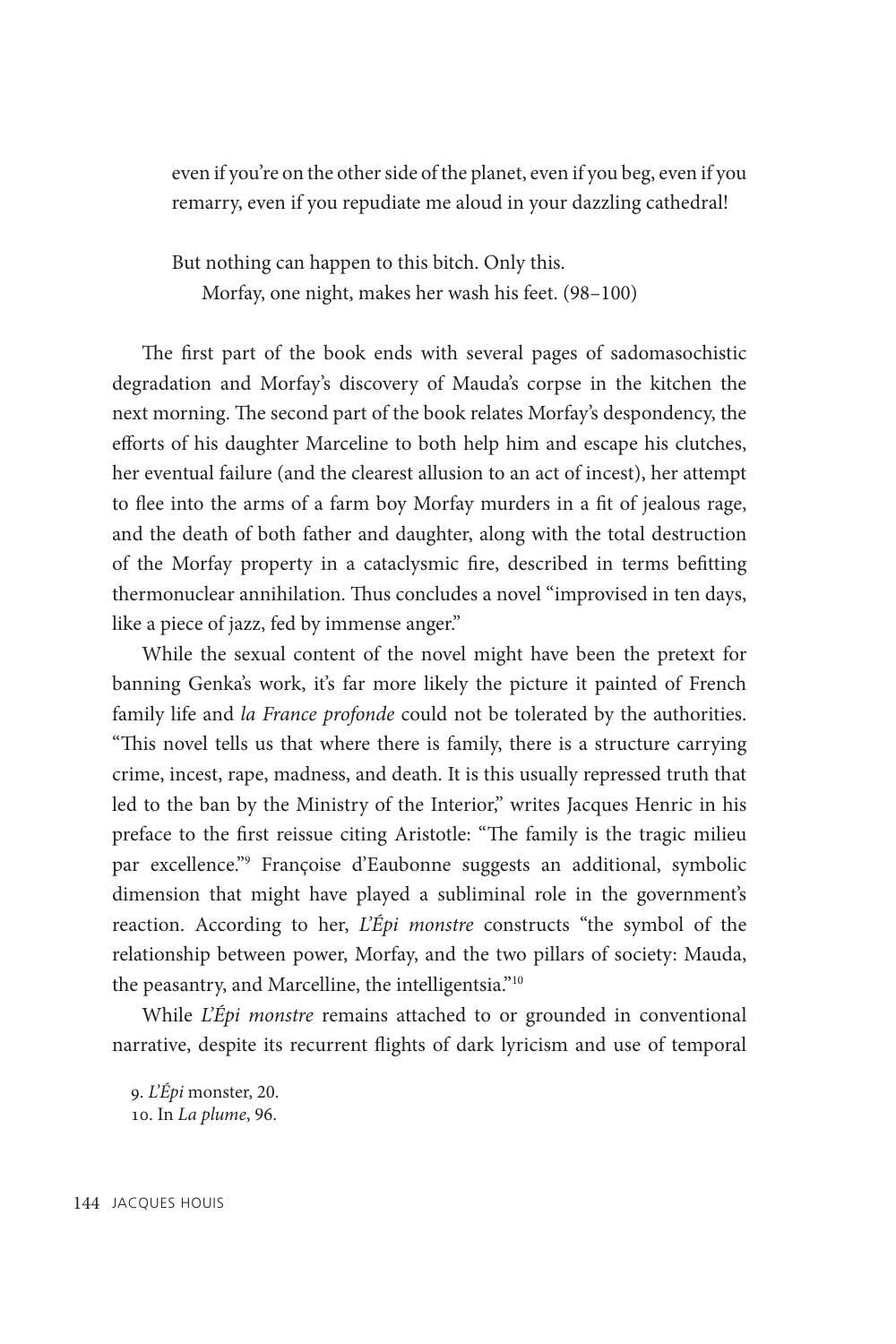shifts, Genka's second novel, Jeanne la pudeur, hardly ever sets foot on the ground. It is akin to a dream, and yet, once again, derives directly from Genka's experience. His sister Jeanne, the closest of his siblings growing up, a tomboy who introduced him to the work of André Gide, had simply disappeared. Rumor had it that she went to America. Years went by without news. Then, suddenly, when Genka was in Paris, after the publication and banning of  $L'$ Épi monstre, he received a call from the hospital in Brittany where his mother had died: "Your sister is hospitalized here in a terrible state. She has lost her mind."11 Jeanne had been found wandering around her empty, ransacked former home "like a lost pet," toothless and wearing rags. She recognized her brother, but was unable to speak or communicate to anyone where she had been or how she had been living. Jeanne la pudeur imagines Jeanne as a prostitute returned to her native village from Pigalle in a state of utter destitution, raped by the locals under the leadership of the local priest. Soon her ex-lovers arrive to avenge her and to put her out of her misery: a mysterious man named Jean who moves in with and dominates the priest before raping and murdering a local boy; Michel, aka "Go Home," a black American GI, who murders Jeanne in what resembles a ritual sacrifice; and the memory of Yoshi, who died in Hiroshima, and with whom she is reunited in death. Or so it all seems, for this is a work of surreal and delirious imagination, as perhaps befit the real Jeanne, whose sufferings could only be imagined.

Nicolas Genka was a tragic figure, a gay man in a time of sanctioned homophobia and a likely sexual-abuse victim whose obvious love for the women in his family (when he spoke the word "sister," he would trace an upper case  $S$  in the air with his index finger) had been ravaged by forces beyond his control. Each of his sisters, as well as his mother, had been a victim he had been unable to rescue, and each of his attempts to use writing as a means of coming to terms with the rage he felt as a consequence of these experiences was foiled by the state. And his rage itself only made matters worse. According to Françoise d'Eaubonne, "[Genka] lived in a state of permanent provocation. His verbal aggressions, of a scatological nature, ridiculed people with such

11. La Plume, 84.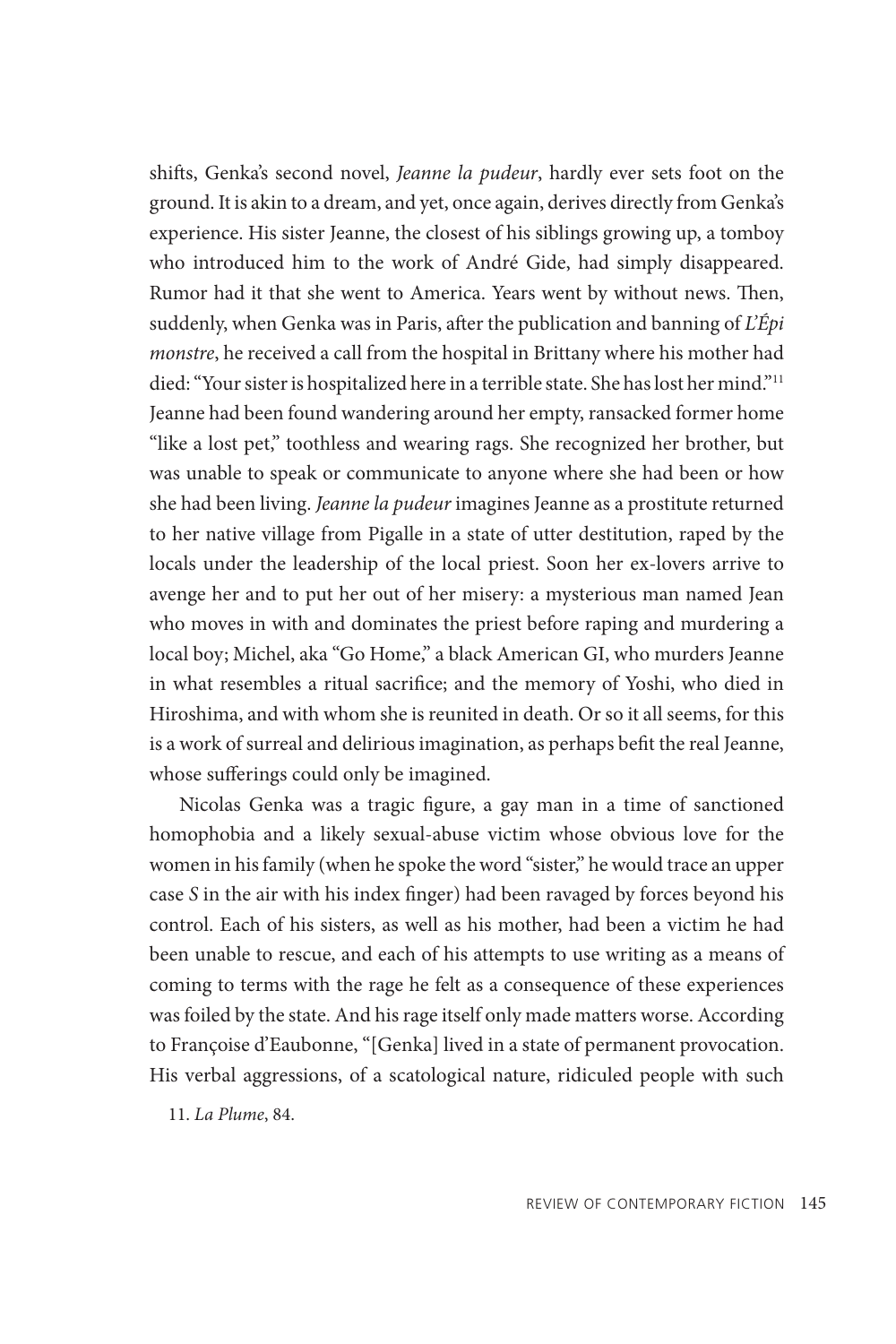mastery that he terrified his entourage."<sup>12</sup> In 1964, when his sister Renée was involved in a divorce, her husband exploited the autobiographical elements in L'Épi monstre to win custody of their daughter by claiming that she was the product of an incestuous relationship between brother and sister. (In which, somehow, Genka's homosexuality was thought to be a contributing factor!) While his sister cried on the witness stand, and her husband's attorney exclaimed, "She shared the same little room in Paris with her brother!" Genka stood up in court and bellowed sarcastically "A love nest!" His antics helped Renée lose custody of her daughter, although all those close to Genka knew the accusation was an absurdity. In a 1999 interview on the occasion of the reissue of L'Épi monstre, Nicolas Genka said, "I was twenty-four. I was completely ignorant of legal procedures. Renée ended up swallowing a tube of Nembutal. They pumped her stomach so they could bring her back to court where they judged her in my name."<sup>13</sup> He survived by editing, rewriting screenplays, etc. But he died an alcoholic in 2009. He only published one other book in 1968, which went unnoticed.

## Jean Sénac

"Jean Sénac is little known today in either the United States or in France, yet his is one of the most powerful and original voices to have emerged from the bloody war of independence and the turbulent postcolonial period in his native Algeria. His name does not appear even within the most authoritative studies of gay literary history or in surveys of Francophone literature. And yet, this openly-gay Algerian of European descent, who is widely believed to have been the victim of a government assassination in 1973, was one of the most remarkable French-language authors of his generation and represents the struggle of intellectuals trying to bring a reconciliation between European and Islamic cultures in order to create a truly multi-ethnic, multi-religious,

12. Libération, May 24, 1999.

13. Libération, May 24 1999.

146 JACQUES HOUIS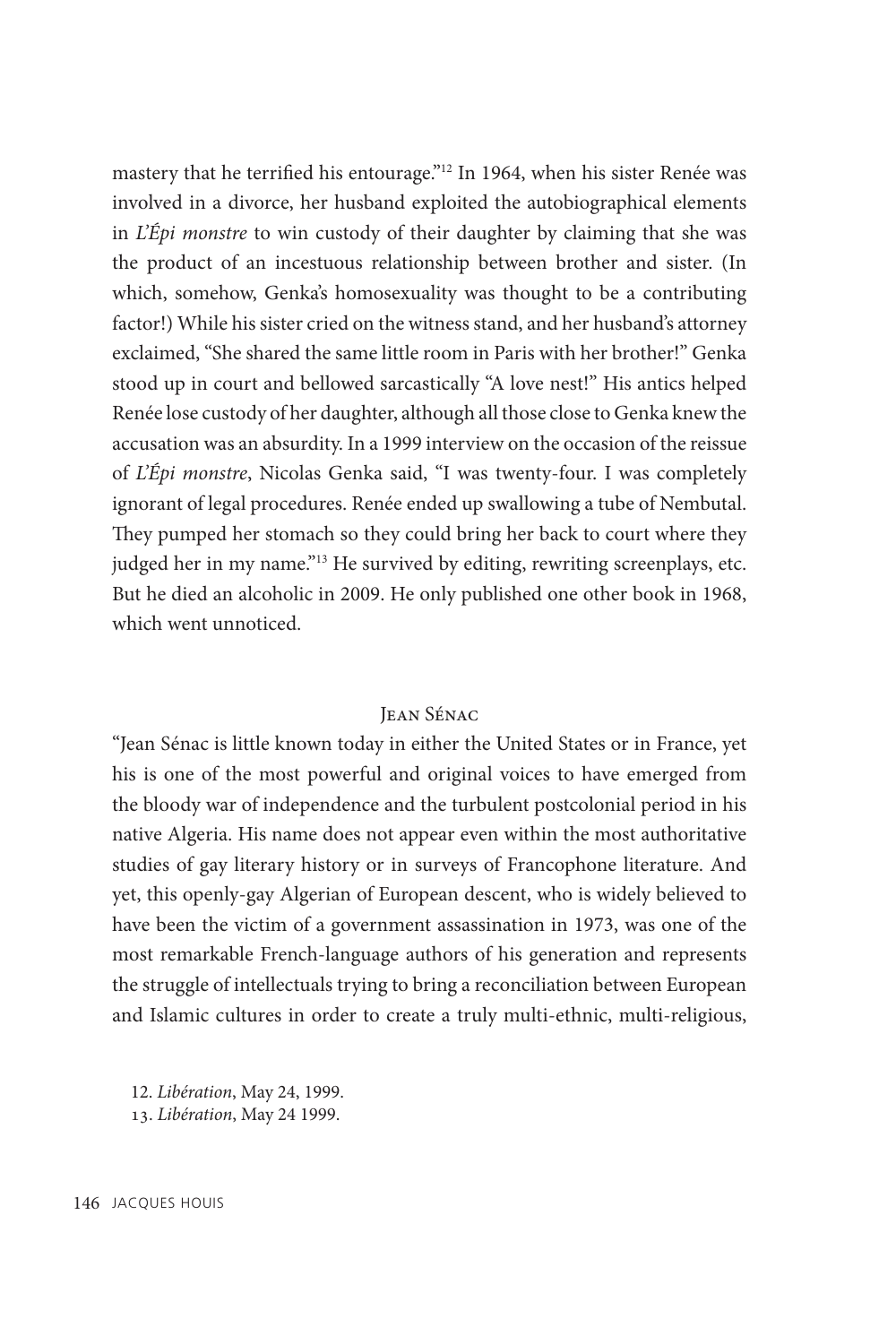sexually liberated society."<sup>14</sup> So writes Katia Sainson, one of very few scholars working to preserve the legacy of this major poet. With David Bergman she translated and edited The Selected Poems of Jean Sénac (Rhinebeck, NY: Sheep Meadow Press, 2010), a bilingual edition that is in fact the only volume of his poetry currently in print.

Sénac was born in Algeria in 1926. His mother, Jeanne Comma, was Spanish. He never knew who his father was. He took the name of his French stepfather. Although he wrote in French and never learned Arabic, he early on devoted himself to the cause of Algerian independence and was associated with the FLN. This earned him the enmity of Albert Camus, another Pied-Noir who, along with René Char, had been a friend and an early champion of his poetry. When Camus called him "the cut-throat," alluding to the FLN's killing method of choice,<sup>15</sup> and referred to his poem "Salute to Black Writers and Artists" as "unacceptable, indecent and shameful,"<sup>16</sup> their long friendship came to an end. Sénac spent the war years in France, returning to Algeria as soon as independence was declared. There he joined the Ministry of Culture in the Ben Bella government, hosting two popular and in1uential radio shows (with a listenership that rivaled those for soccer matches and soap operas) that introduced a young North African audience to poetry from around the world. When Ben Bella was overthrown by the more Islamist Boumedienne regime, Sénac was forced out of his post and became increasingly isolated. Although he was threatened and denied citizenship (despite the fact that his patriotic and revolutionary poems had become standard schoolroom fare), Sénac refused to leave Algeria. By the early '70s he was living in a hovel in Algiers. It was there that he died of multiple stab wounds in 1973.

Sénac's poetry is abundant and wide-ranging. After Char's early influence, Sénac developed a style that evolved through many different periods,

14. From an unpublished translation proposal by Sainson.

15. As related in Sainson's introduction to *The Selected Poems of Jean Sénac*, with regard to Sénac's poem posthumously published poem entitled, appropriately, "To Albert Camus Who Called Me a Cut-Throat."

16. Quoted in Sainson's "Jacob's Wound: Jean Sénac, Albert Camus, and the question of Algerian Nationalism." French Review 86.3 (May 2010), 1202–15.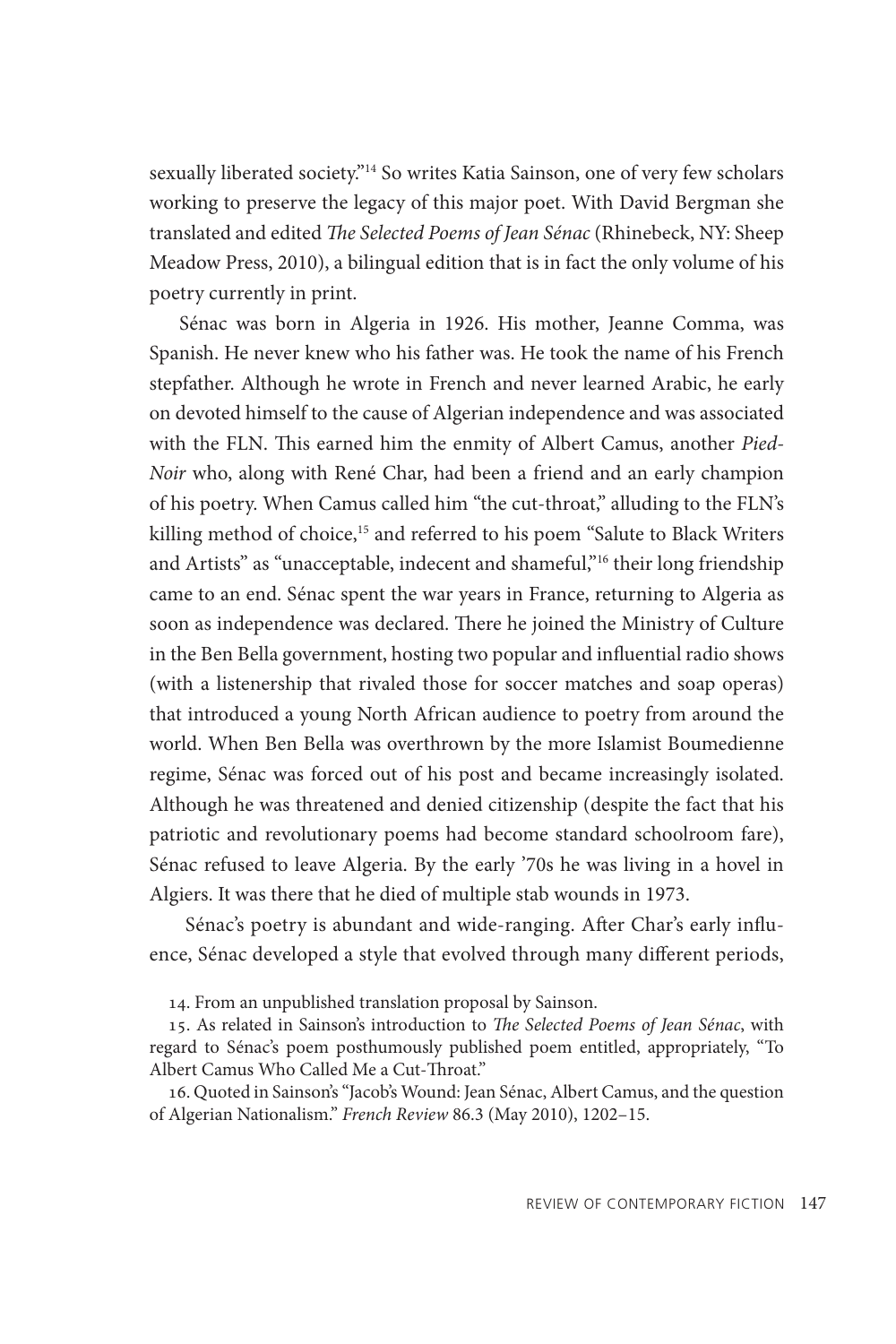from militant revolutionary to intensely personal and erotic poems of the body (which Sénac called *corpoèmes*). His poetry reflects both the '60s countercultural desire to combine love, sex, and revolution, and what might be called the legacy of nineteenth-century French poetry: Baudelaire's conflation of aesthetics and existential necessity (poetry as a way of life) along with the twin ambitions of Rimbaud and Lautréamont, to "change life" and "change the world." Surrealism turned this legacy into a veritable program and neither the counterculture nor Sénac escaped this influence. Sénac however eschews what might be called the abstract and impersonal utopian tendencies of surrealism. Where Rimbaud, Mallarmé, and the Surrealists sought something like the dissolution of the self in the poem (Mallarmé's "elocutionary disappearance of the poet") Sénac is busy struggling to construct a gay French Algerian revolutionary bastard self. And he is inclusive, engaging in a dialogue with other poets—Whitman and Lorca, not surprisingly, as well as many others.

If, as the critic Arnaud Génon has said, $17$  the essence of autofiction consists of the subject "laying claim to [its] fracture" then Sénac's "novel" Ébauche du père: pour en finir avec l'enfance (Sketch of the Father: To Be Done with Childhood) is a classic representative of the genre. Written between 1959 and 1962, it was meant to be the first volume of an autobiographical project that would cover Sénac's life. When Sénac returned to Algeria, his "life book" never advanced beyond this first installment. Dedicated to his mother, to his adopted son Jacques Miel, and to Patrick MacAvoy (who would dedicate his first novel to Sénac), Ébauche du père was published posthumously in 1989 by Gallimard. Besides reminiscences of childhood, it features most prominently the author's attempt to come to terms, by way of a suitable fractured structure, with the unknown father who is thought to have raped his mother:

And now, what does it matter if he really forced her or if she consented! [. . .] What was his name? I don't know. I don't want to

17. In "Note sur l'autofiction . . ."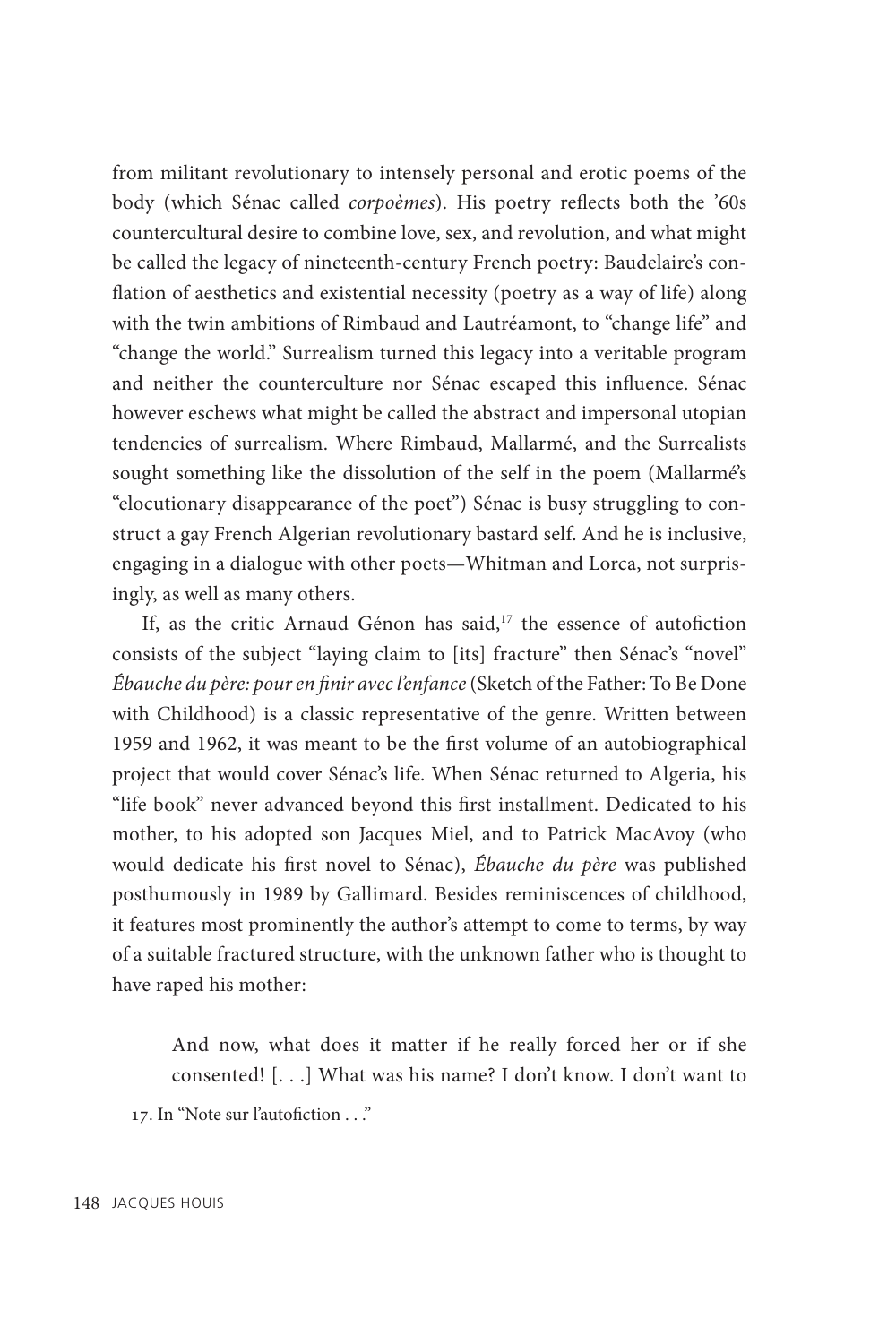know. (Maybe Ruis Y Gongora.) I don't want to know [. . .] I am talking about it in this novel because my hand is pushing me. Is it a novel to tell one's life with a lot of imagination that reshapes things according to their true core? It is a novel, because I invent a bunch of truths whereas I only experienced approaches, passages, flashes. I crystallize, I petrify what were just glimpses, questions, whims. (23)

Sénac raises questions of culture and identity that speak directly to our historical moment, with his concerns having moved from the periphery toward the center of Western societies. (The same can be said of all the writers I am addressing: d'Eaubonne's promotion of ecology, gay rights, and women's rights; Genka's indictment of sexual abuse and patriarchy; MacAvoy's adolescent rage or disappointment with the conditions of modern existence.) He is the ultimate outsider: an openly gay European in an Islamic country that rejected him even as he embraced it; a man rejected by the country of his nationality because he fought against it; a traitor to a cause (colonialism) now almost universally despised; a man lacking even the basic knowledge of his own paternity. And yet a deep vein of optimism runs through Sénac's poetry, and the approach he took to his memoir-novel seems to have been motivated in part by a desire to maintain the integrity of his poetry: "For me it is the only way to not soil my poem. To shield it from my vacillating attachments and my duplicity. And it is why I go forth, sinuous and talkative, in order to reach the only thing that matters. The Father, the Country, the Flesh I have been given." Sénac the poet seems to have understood that his very singularity was the mark of his humanity, and that by embracing it he was on the right side of history.

# Patrick MacAvoy

Patrick MacAvoy won the second Prix des Enfants Terribles Jean Cocteau for Les hauts fourneaux (The Blast Furnaces) published in Paris in 1963 by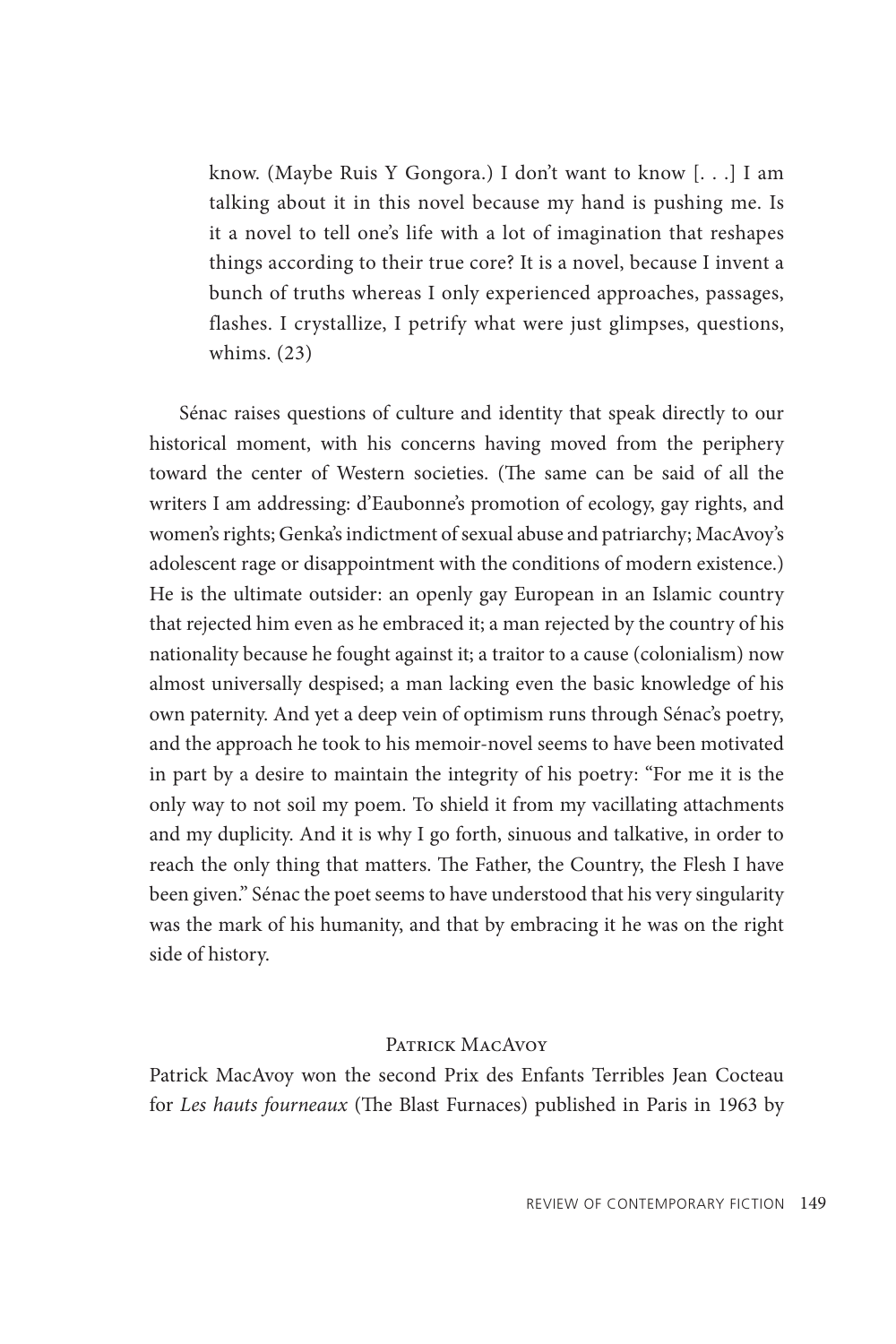Julliard and dedicated to Jean Sénac. François Ruy-Vidal,<sup>18</sup> in the chapter of an unpublished memoir covering the years 1964–1965, has this to say about Patrick MacAvoy:

Les hauts fourneaux was published by René Julliard when [MacAvoy] was only eighteen. And yet it has nothing in common with Bonjour tristesse [which Julliard had likewise published when its author, Françoise Sagan, was eighteen]. Neither did the two authors have anything in common. Save that it was possible to think, as Julliard would often have it, that the pages of these hauts fourneaux, written so quickly under the black suns of cruelty and madness, were only the baby steps of a unique and irreplaceable writer and the first contribution to a body of work that would turn out to be exceptional.

Julliard published MacAvoy's second book, La ballade, in 1966. In 1983, a collection of MacAvoy's poems written between 1960 and 1970, Les Fenêtres Rouges, was published by Éditions Saint-Germain-Des-Près. The first and apparently only edition was limited to eighty copies, decorated with an original lithograph by Edouard MacAvoy, the writer's father—an important portrait painter, the president of the Salon d'Automne, and friend to many other writers and artists. The nature of the relationship between father and son during this period is perhaps best expressed by a passage from Edouard's memoir, Le plus clair de mon temps 1926–1987 (Paris: Éditions Ramsay, 1988): "Thus do I witness the experiment my son Patrick is attempting, refusing any support, any love, any contact, living according to a rhythm of which I cannot approve and norms I find inexplicable. I hope that he is in the right, and not

18. François Ruy-Vidal, along with Harlan Quist, published a number of modernist children's books with such authors as Eugène Ionesco and Marguerite Duras. His blog (and, in greater detail, his memoir in progress) contains much discussion of his friends at the Café Flore in the early '60s, and the four writers featured in this article in particular. It is Ruy-Vidal who places them at the same table and also talks about them in the context of his work as an editor at Grasset. His blog and my own acquaintance with Patrick MacAvoy in 1968–1969 were the starting points of this article.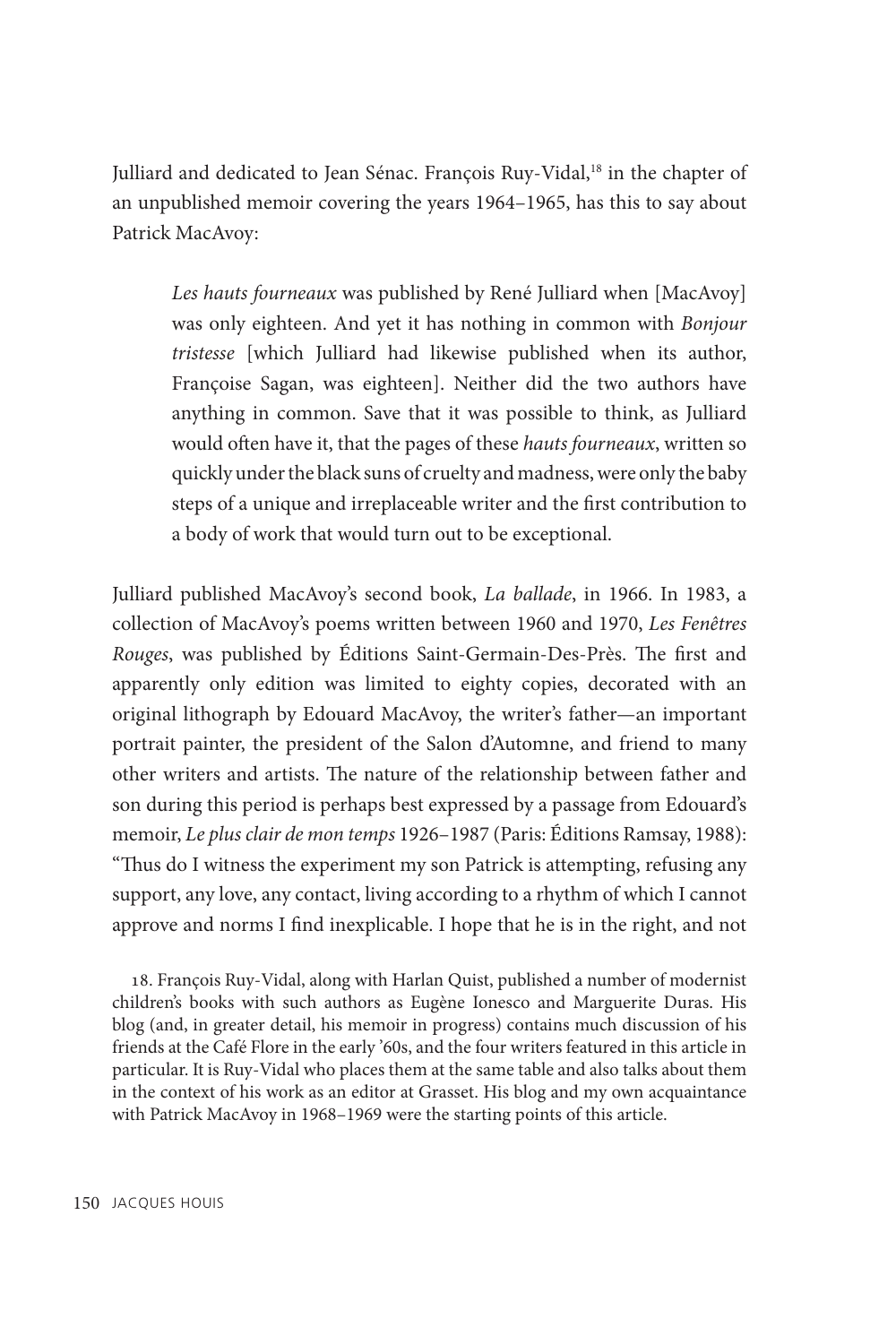myself . . ." These lines were written in 1969 in the context of a discussion of the events of May 1968; today, Patrick MacAvoy himself doesn't approve of the young man he was at the time.<sup>19</sup>

The relative obscurity surrounding Nicolas Genka, despite an aura of succés de scandale and obvious literary merit (and ambition?) is a relatively straightforward matter, given his work's truly taboo subject matter and its innovative, outsider quality. Patrick MacAvoy, however, seems to have courted obscurity more actively, in part no doubt in reaction to his father's celebrity. His precociousness prompted both the Cocteau award and an article by his editor Jacques Brenner, entitled "Adolescent Genius,"20 which compares MacAvoy to both Rimbaud and Lautréamont. Indeed, on the basis of literary virtuosity alone, it is nearly impossible to conceive of how a sixteen-year-old<sup>21</sup> could have produced such a text. Only the extremely dark themes and fervid emotional tenor of the prose provide clues to the writer's age. As Brenner put it in his essay:

Adolescent genius is often a genius for revolt, especially when it manifests itself before [one's] twentieth year. It is a total revolt: one directed against the human condition in general. [. . .] Young poets tend to celebrate the dark aspects of life: boredom, pain, sadness, and death. 'It is to want at all costs to consider only the puerile dark side of things,' Lautréamont said, as he retrospectively passed judgment on his Chants de Maldoror.

The comparison to Rimbaud is even more striking, however. Both MacAvoy

19. Related to me during telephone interviews, and during a visit to Patrick MacAvoy in the Aveyron.

20. In Journal de la Vie Littéraire 1962–1964 (Paris: Julliard, 1965), 136–137. Elsewhere in this same volume is an article entitled "La Nouvelle Fable," in which Brenner situates Patrick MacAvoy in a "movement lacking only a theoretician," that is "a reaction against every form of realism, in particular the existentialist school and l'ecole du regard" (a term for the Nouveau Roman).

21. Jean Sénac submitted the manuscript of Les hauts fourneaux to René Julliard when Patrick MacAvoy was sixteen.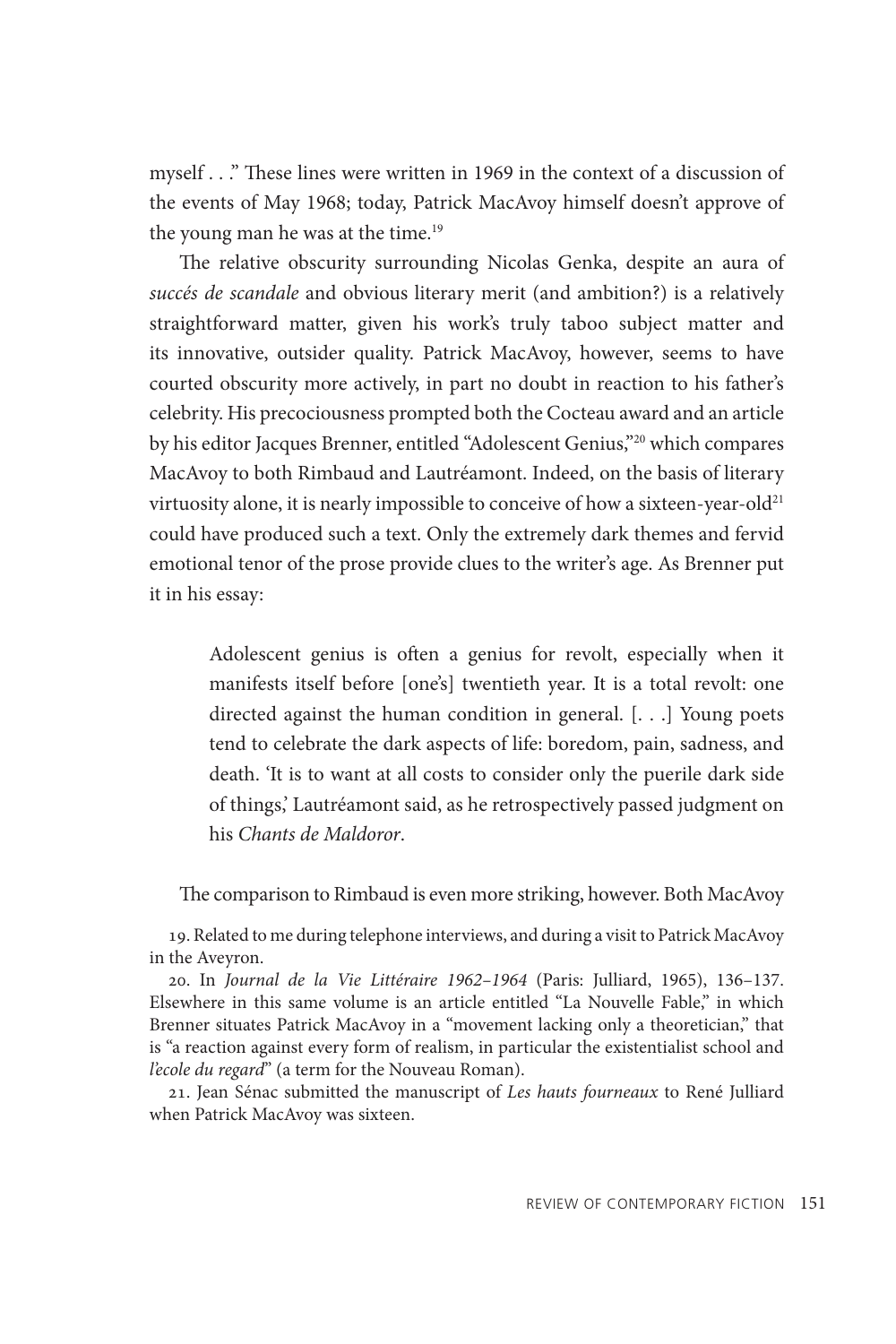and the poet wrote with striking urgency and precociousness, then abandoned writing at about the same age. Both left France: Rimbaud for Africa, MacAvoy for India. In addition, MacAvoy's work bears clear signs of influence by the Rimbaud of Une saison en enfer. Most of all, MacAvoy seems to have followed to the letter the prescription set forth by Rimbaud in his "Lettre du Voyant":

You have to make the soul monstrous: in imitation of the Comprachicos, right! Imagine a man implanting and cultivating warts on his face. [. . . the poet himself] seeks out every form of love, of suffering, of madness. He exhausts every poison, to keep only their quintessence  $\ldots$ <sup>22</sup>

As might be expected, Antonin Artaud, Samuel Beckett, and Jean Genet also stand out as influences. These antecedents, and the surreal dimension of MacAvoy's writing, point to a rejection of realism, setting him apart from many of the other experimental French prose writers of his time, whose works often feature a kind of minimalist objectivism.

Les hauts fourneaux, which nonetheless describes itself as a novel, is made up of three tales. The first, "Blockhaus Définitif" (Terminal Blockhouse), is itself split into two parts. The first is forty-eight pages long, and is an extended interior monologue by a middle aged man named "Patrick MacAvoy," who is writing, or attempting to write, in order to remember, to be able to tell, eventually, the story of "what happened." Part two, at twenty-two pages, is (probably) the story the narrator of part one was attempting to remember: in the post-nuclear-holocaust French provinces, the narrator and his wife, Denyse Rolland (the name of the author Patrick MacAvoy's real wife at the time) are the only ones who have not fled. The narrator experiences the deterioration and disintegration of his wife. As insects eventually devour her and her limbs fall off, he shows his love by embracing her putrefaction in any number of memorable ways. Prose style aside, part one is reminiscent of some of Beckett's novels and bears an uncanny resemblance to Paul Auster's relatively recent Travels in the Scriptorium. Part two has echoes of Edgar Allan Poe.

22. Rimbaud: Œuvres completes. Paris: Gallimard, 1972, 251.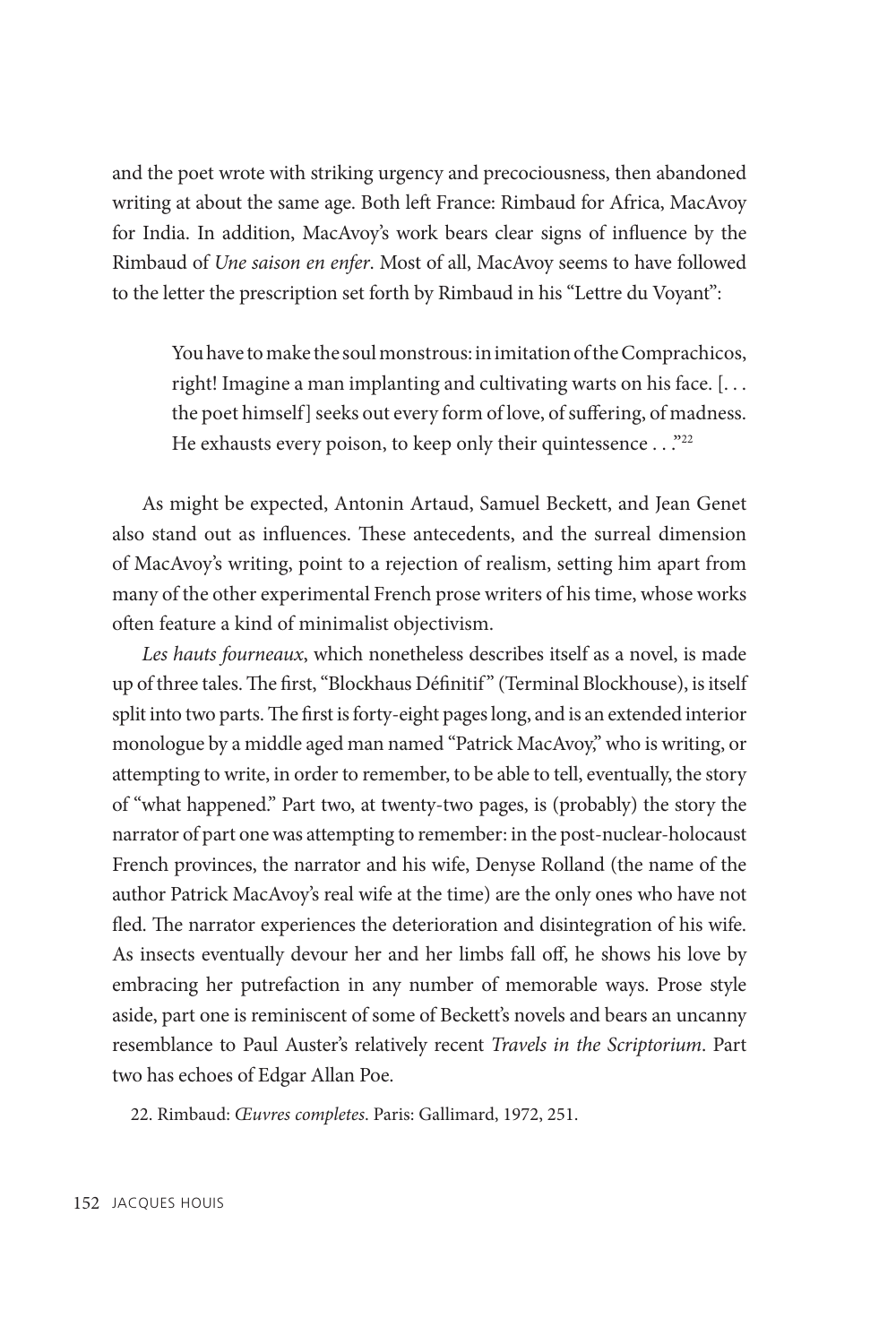The second tale of Les hauts fourneaux is titled "Le Fil de Nerf Barbelé" (The Barbed Wire Nerve) and is forty-three pages long: a mostly third-person narrative, with dialogue, relating from different points of view the short and violent life of an Algerian immigrant day laborer in Paris. The tale cuts back and forth between the story of Ahmed in Paris and its eventual conclusion: Ahmed, dead in the street (after committing random murders), surrounded by a knot of Parisians waiting for someone to pick up the body.

The third tale, "L'Epine" (The Thorn), at sixty pages, is a gothic horror story in the form of a journal kept by a fifty-year-old man, chronicling his descent into madness after welcoming into his home a once prominent attorney who killed his own daughter and gouged out her eyes, but has since been deemed cured after a stay in a mental institution: it's like nothing so much as Maupassant on LSD. Again and always, literary pyrotechnics propel these stories into uncharted territory. The writing is layered, dense, and dazzling, but without recourse to much in the way of allusion or symbolism. Instead, rather than a representation of everyday reality enriched by the symbolic or seen from a new perspective or both—precedence is given to the creation of a more purely textual reality:

The other day the luminous globe that lights the room began to swell. It was full of water in which not entirely coagulated clots of an unknown, other liquid were swimming, their yellowish color tending toward ochre. But no, they were yellow. I no longer have any doubt. Yesterday, just as I finished writing this first page, I came across, or at least my eyes came across, a photograph that, as it aged, had taken on exactly this same shade of yellow. Since it had yellowed under my own light, it's quite possible that it is the lamp itself that contains this 1uid and imprints its color on every object within its reach. And what if I myself were discolored in this way, I wondered? That is probably just what's happening, for I am now yellow, the same shade as that somewhat ochre, dirty yellow. In spots my skin is lighter, and my most private parts reach lemon yellow, a violent and laughable yellow . . . I am in the depths of a malady as foolish and cruel as impotence. (12–13)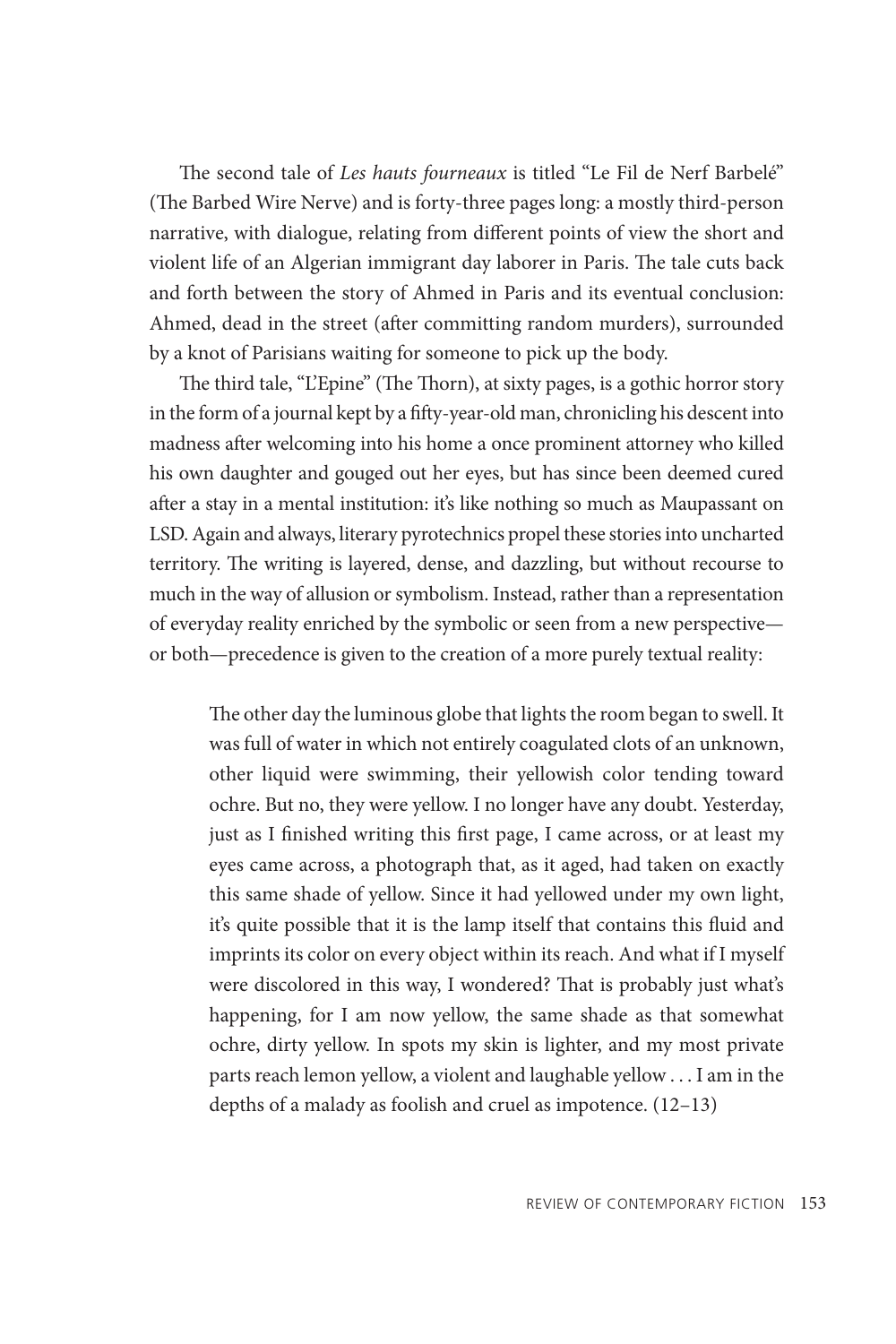Published when MacAvoy was twenty-one years old, his second book, La ballade, is the sixty-page, first-person narrative—a monologue, mostly—of a hospitalized prostitute. It was written while MacAvoy was convalescing in a veteran's hospital outside Paris, and then in the south of France, after an operation to remove one of his lungs. The title is best translated as "The Stroll" or "The Ramble." In her imagination, MacAvoy's narrator embarks on a lyrical search for her lover (pimp? Death itself?). Both the lover and the search are of monumental proportions, and La ballade features writing in which the author's command of the language seems total, with the text taking on the appearance of an irrefutable stylistic proof of concept:

In this village that he frightened by putting on the airs of a fakir, old women and children pointed him out. In this other one he sowed the rye, irrigated the scrub, picked the vegetables, and harvested the grapes. Farther on, I hear him talked about as an untouchable, impenetrable mikado, who is supposed to have reserved a room in a luxury hotel for one night. He had the moon as a monocle and no luggage. Farther still, distrustful peasants tried to kill him with pitchforks; in a stream he laid traps, bathed, dried off on the bank, and seeing him so beautiful, the washerwomen stopped rinsing their laundry and, chirping, stood up, leaning again as though they did not want to see, caryatids suddenly surrounded by a farandole of crazed fauns, bent over by the weight of the erect poem.

I know every location he chose to rest, every pond where he dipped his face. He avoided such and such a group of farms access to which was barred by mastiffs, he snuck in at night like a fox into hen houses to break the necks of badly guarded chickens, but my suffering pursues an uncatchable trade wind, a Tamerlane, the only visible aspect of which are the roofs torn away, the damage after his passage.

I let myself fall on a bale of hay that has kept the shape of his body, a shape that for a moment I thought was on top of me. And it burned me. I hit the road again! "Anne, Anne, he is in the little wood," said the oak, "he is in that farm shed, in front of you . . ."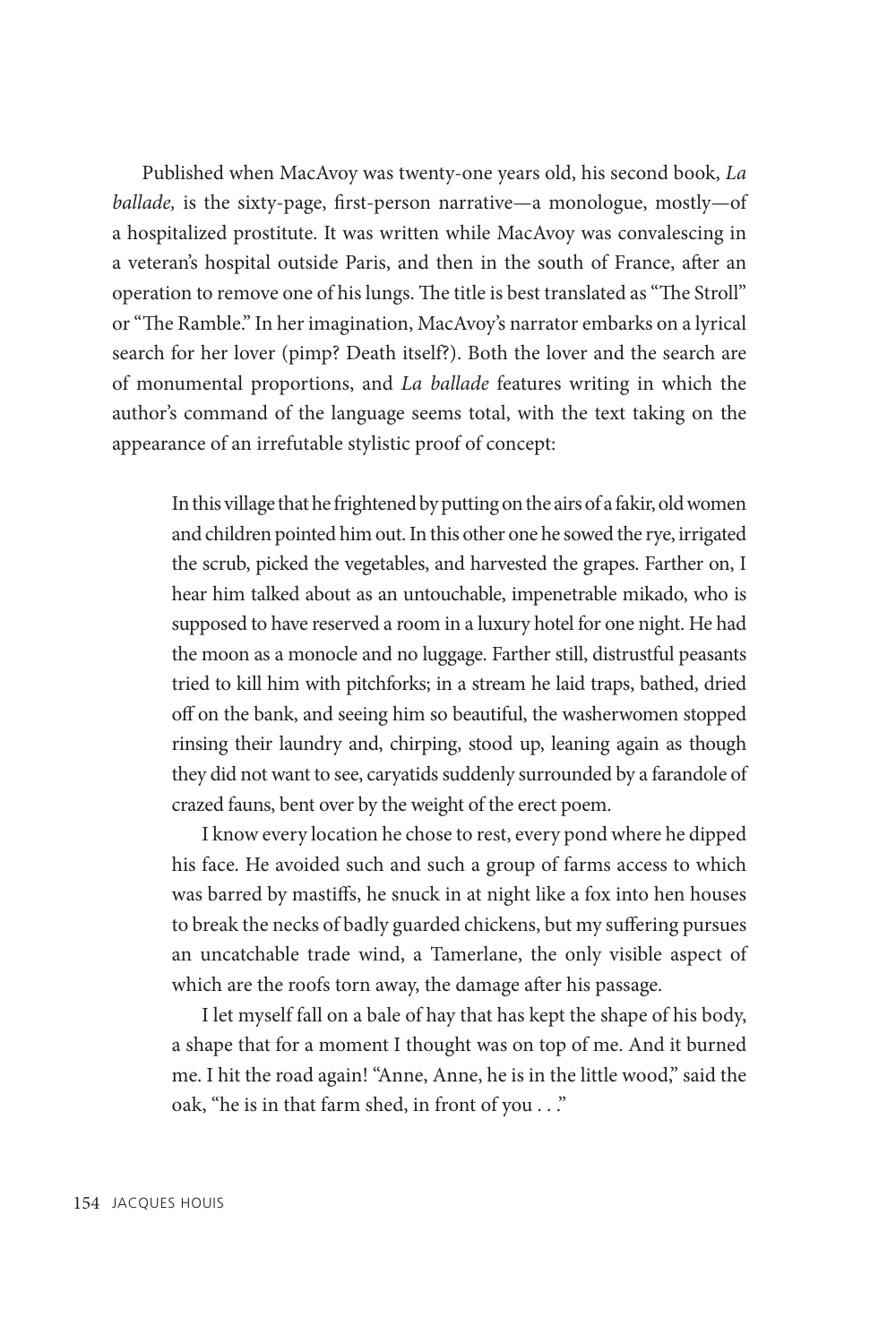I fight wild hogs for potato peels, I too thread my way through henhouses, my stomach clenched from hunger, and I call you from the hilltops, from the steeples. The road is long. It leads to my grail under fiery skies, vehement dreams of nettles or hyacinths, to the rhythm of my step, which is a loving, regular, almost joyful rhythm. My love, the shepherd returning home for the winter Angelus, the kid in clogs playing in a puddle, the suspicious patrolman, the women chatting in front of the church, the horse thief, all have watched you leap over walls or run through the brush; the 1owers too remember you and try to imitate your odor. (52–53)

A documentary from 1970 tells us that Patrick MacAvoy was a serious candidate that year for the Prix Goncourt, France's most important literary prize.<sup>23</sup> The film contains a short interview in which MacAvoy dismisses the prize as "commercial" and "petit bourgeois," and says that if he won it would mean he had written "a very bad book" In any case, he would refuse it, since he would refuse "rewards and punishments alike." His intransigent, militant stance was certainly a factor in why the literary world seems to have forgotten him despite the magnitude of his achievement in La ballade and, in turn, perhaps the degree to which La ballade has been marginalized contributed to MacAvoy's decision to give up writing. More likely, this slim volume simply exhausted or fulfilled his literary project. That he has devoted himself in the intervening years to Indian classical music is no fluke: there, MacAvoy says he finds "the ideal balance between structure and improvisation." It is clear that his writing already sought that balance, and to a great extent found it.<sup>24</sup>

#### 23. Le Prix Goncourt pourquoi pour qui? available online at http://www.ina.fr/art-etculture/litterature/video/CPF10005685/le-prix-goncourt-pourquoi-pour-qui.fr.html

24. Speaking personally, I reconnected with Patrick MacAvoy after a forty-two year hiatus. We had been friends in Paris in 1968–69, and he had dropped completely out of sight after that. I eventually found him in 2012 thanks to the Internet and blind luck, combined with my need to inquire about the translation rights to La ballade and some of his poems. During our phone conversations and a later visit, it seemed as though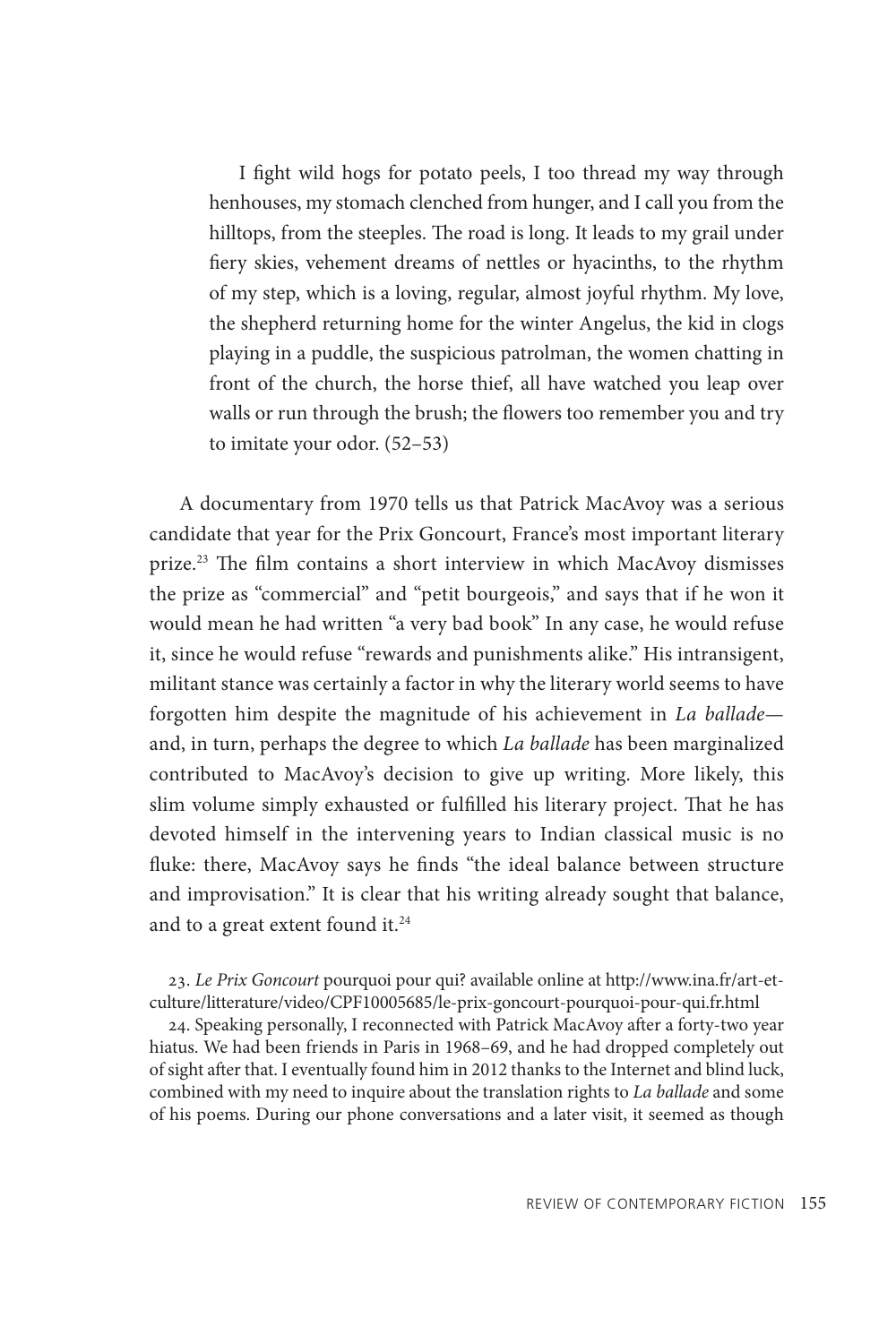According to an October 2011 article in the newspaper Sud Ouest, about the sale of several Edouard MacAvoy paintings, his son, now known as Nala, had this to say: "My father's work languishes in purgatory." The same could be said of his own work, and to a lesser extent of the works of Nicolas Genka, Jean Sénac, and Françoise d'Eaubonne, all of whom deserve a wider audience, both in French and in translation.

no time had passed since we last met. Patrick remains perhaps the most compelling person I have ever known, a man who combines joie de vivre with the honesty of those who live without illusions. His physical ailments now interfere with the demands of the sarod. Thus he is considering a return to writing because he says he cannot live without creative activity.